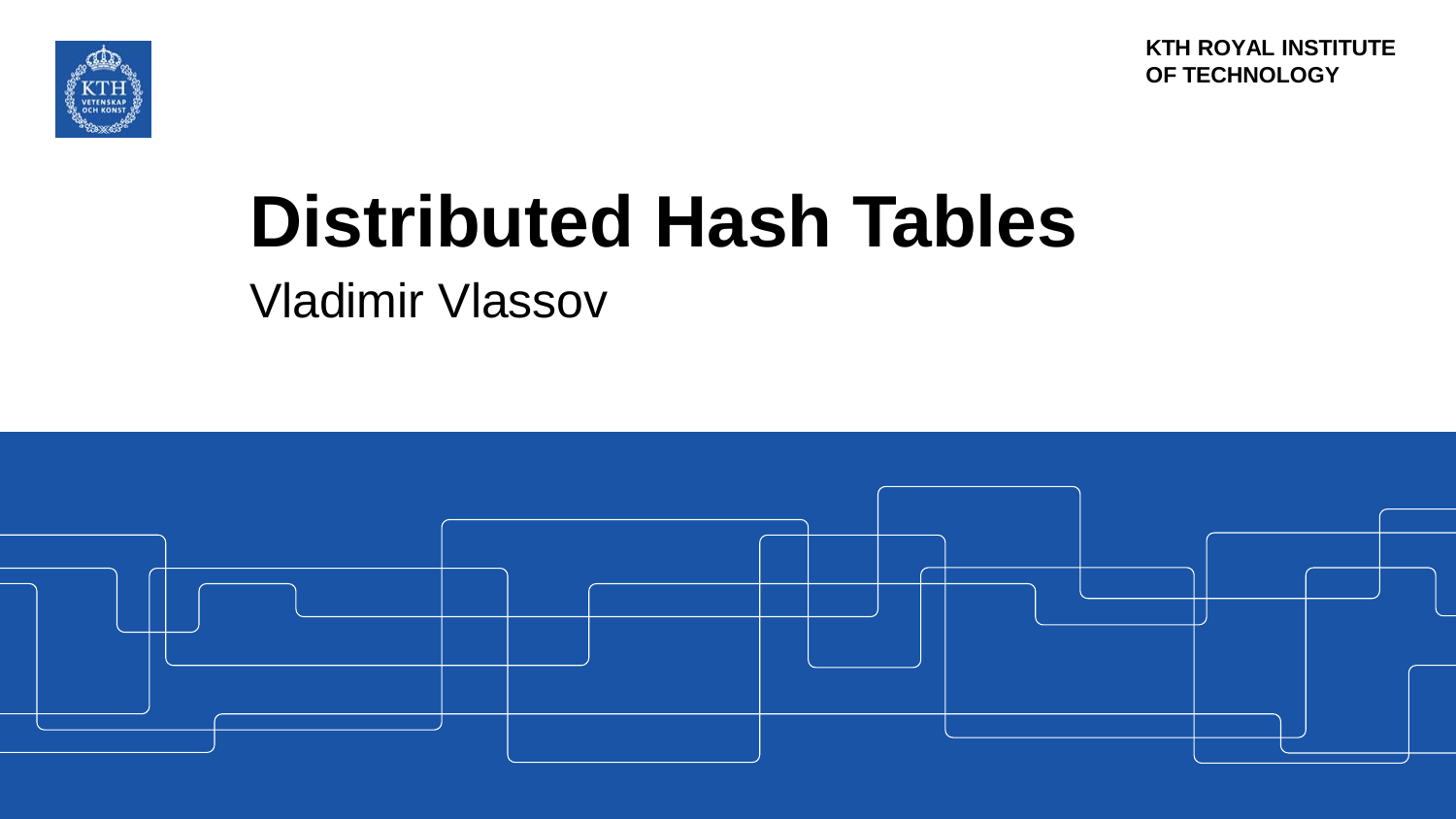

# **Distributed Hash Tables**

- Large scale data bases
	- hundreds of servers
- High churn rate
	- servers will come and go
- Benefits
	- fault tolerant
	- high performance
	- self administrating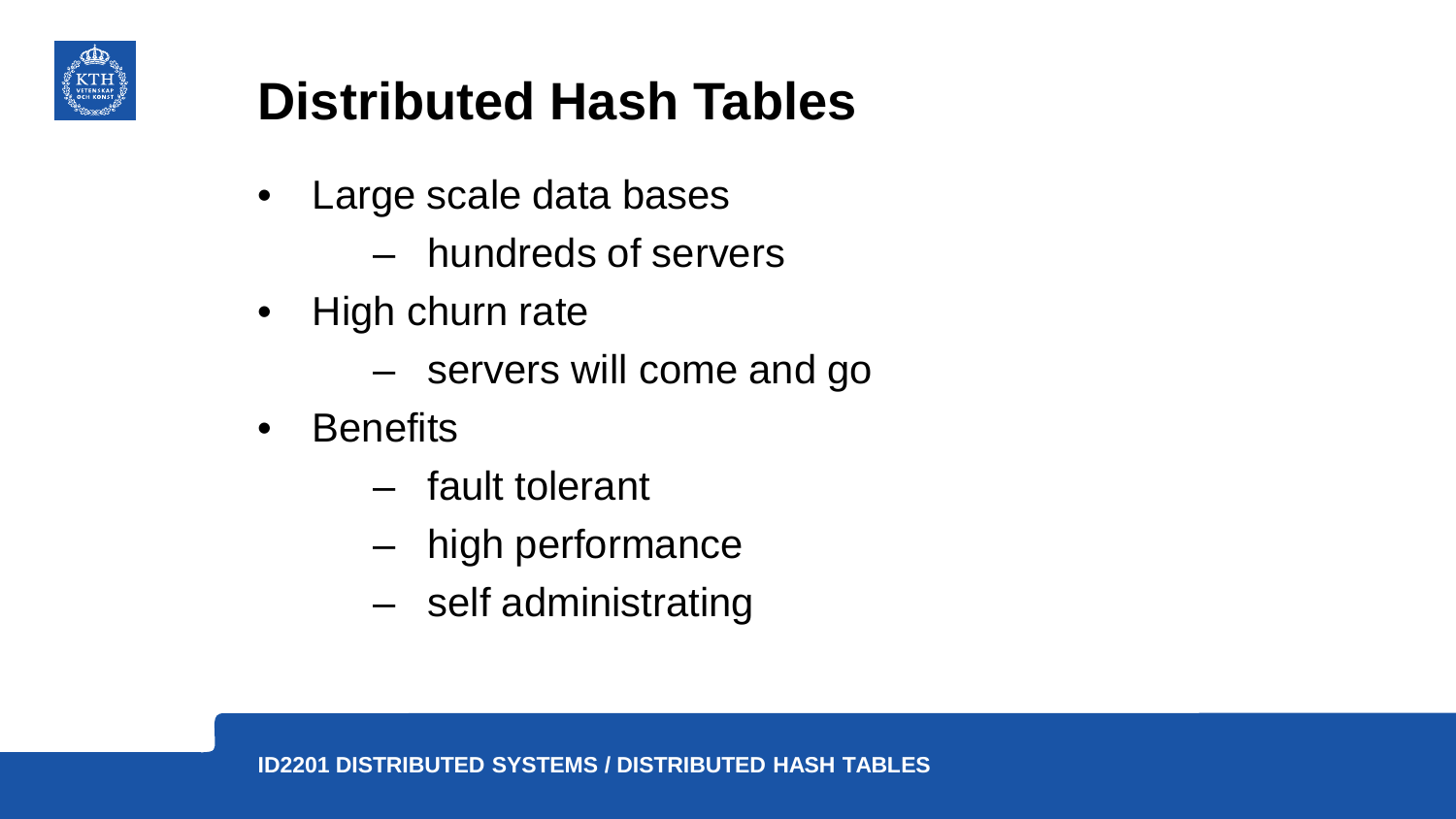

### A key-value store

Associative array to store key-value pairs, a data structure known as a hash table (array of buckets) that maps keys to values.

Operations:

**put (key, object)** – store a given object with a given key **object: = get (key)** – read a object given key.

Design issues:

- Identify : how to uniquely identify an object
- Store: how to distribute objects among servers
- Route: how to find an object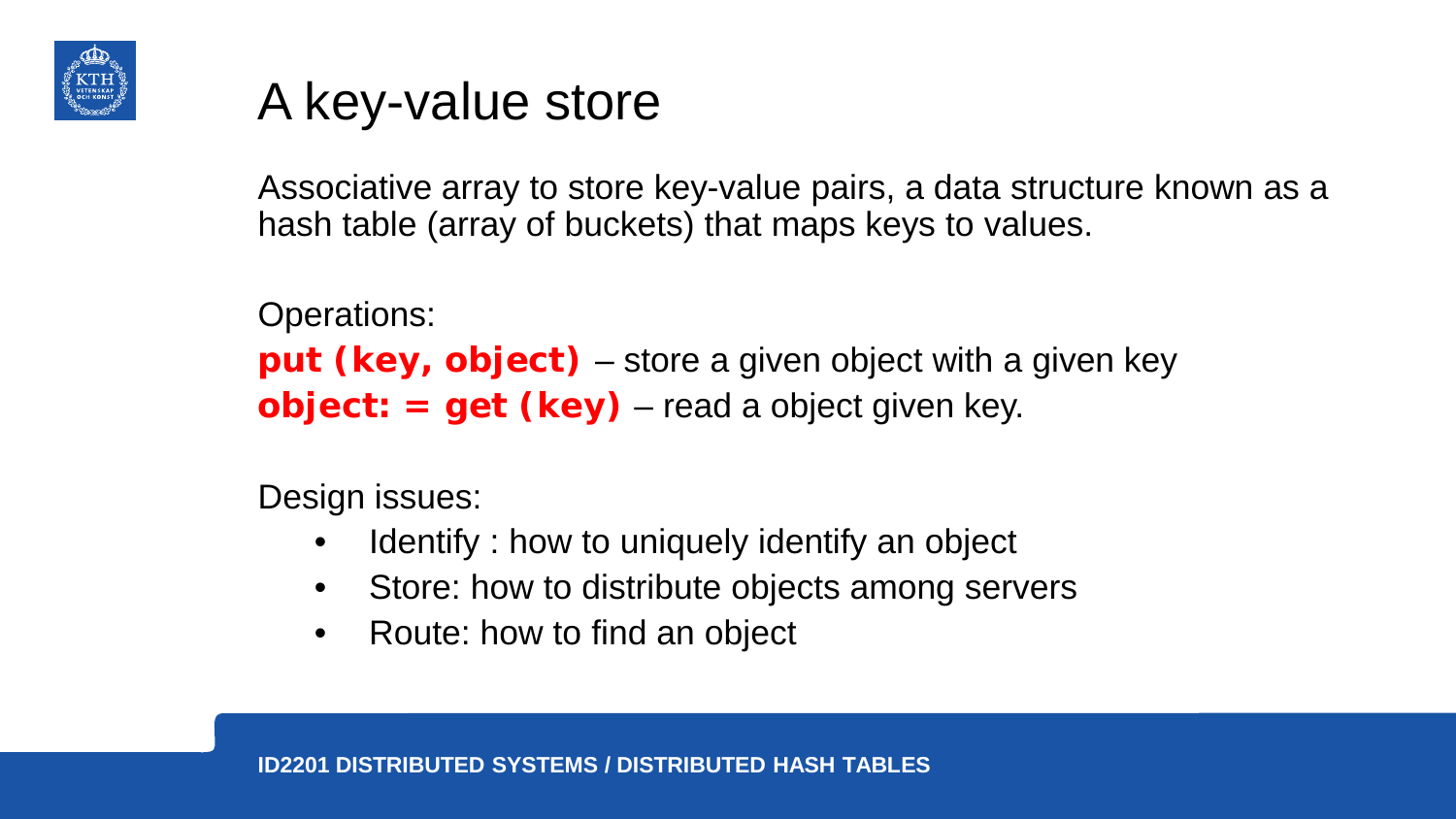

# **Unique identifiers**

We need *unique identifiers* to identify objects, i.e. to find a bucket to get/put an object with a given key  $identifier = f(key, size_of\_hash\_table)$ 

How to select identifiers:

- use a key (a name)
- a cryptographic hash of the key
- a cryptographic hash of the object

*why hash?*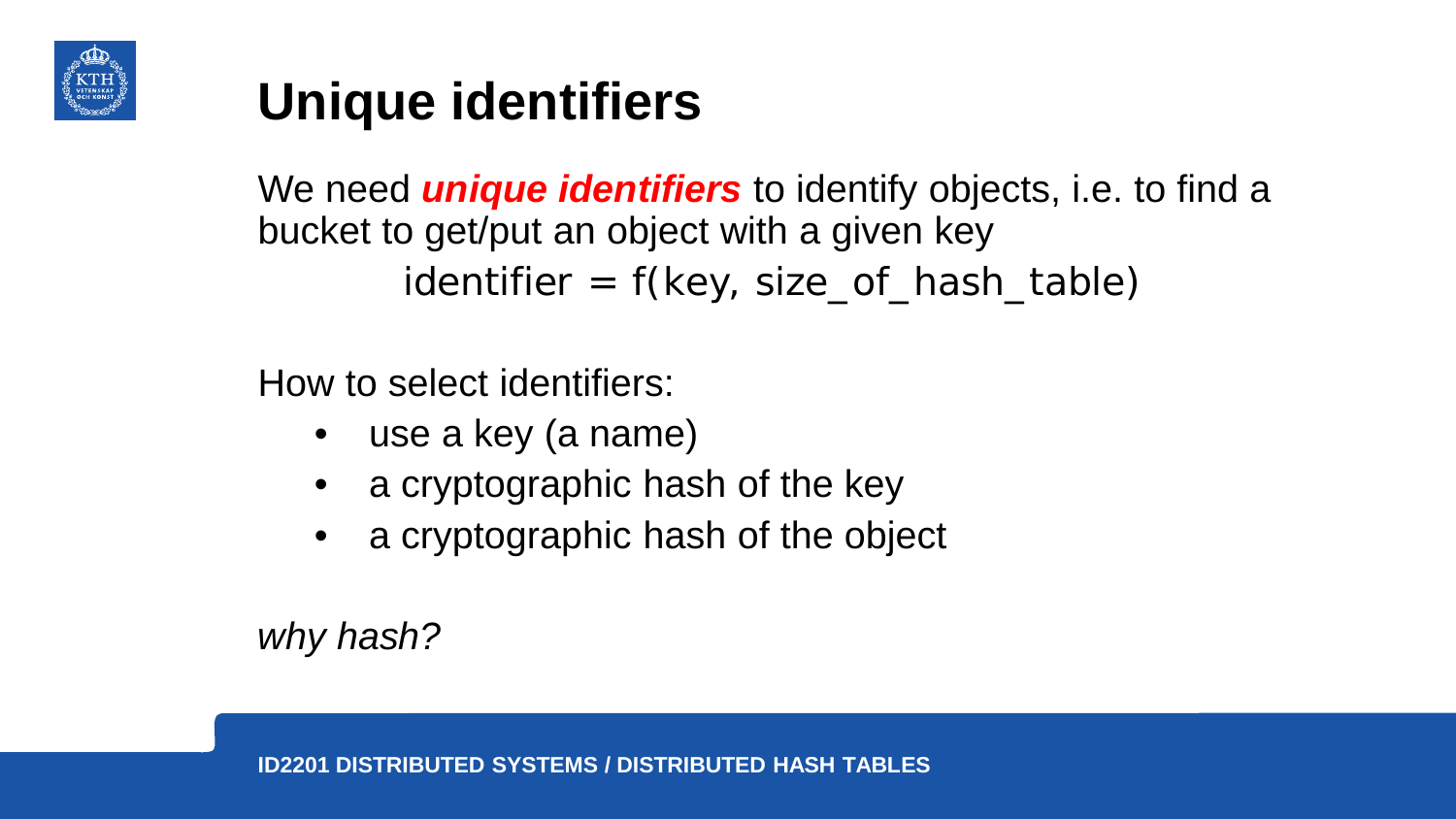

# **Key distribution – direct map**

Direct map of keys to identifiers (buckets) gives a non-uniform (uneven) distribution of keys among buckets

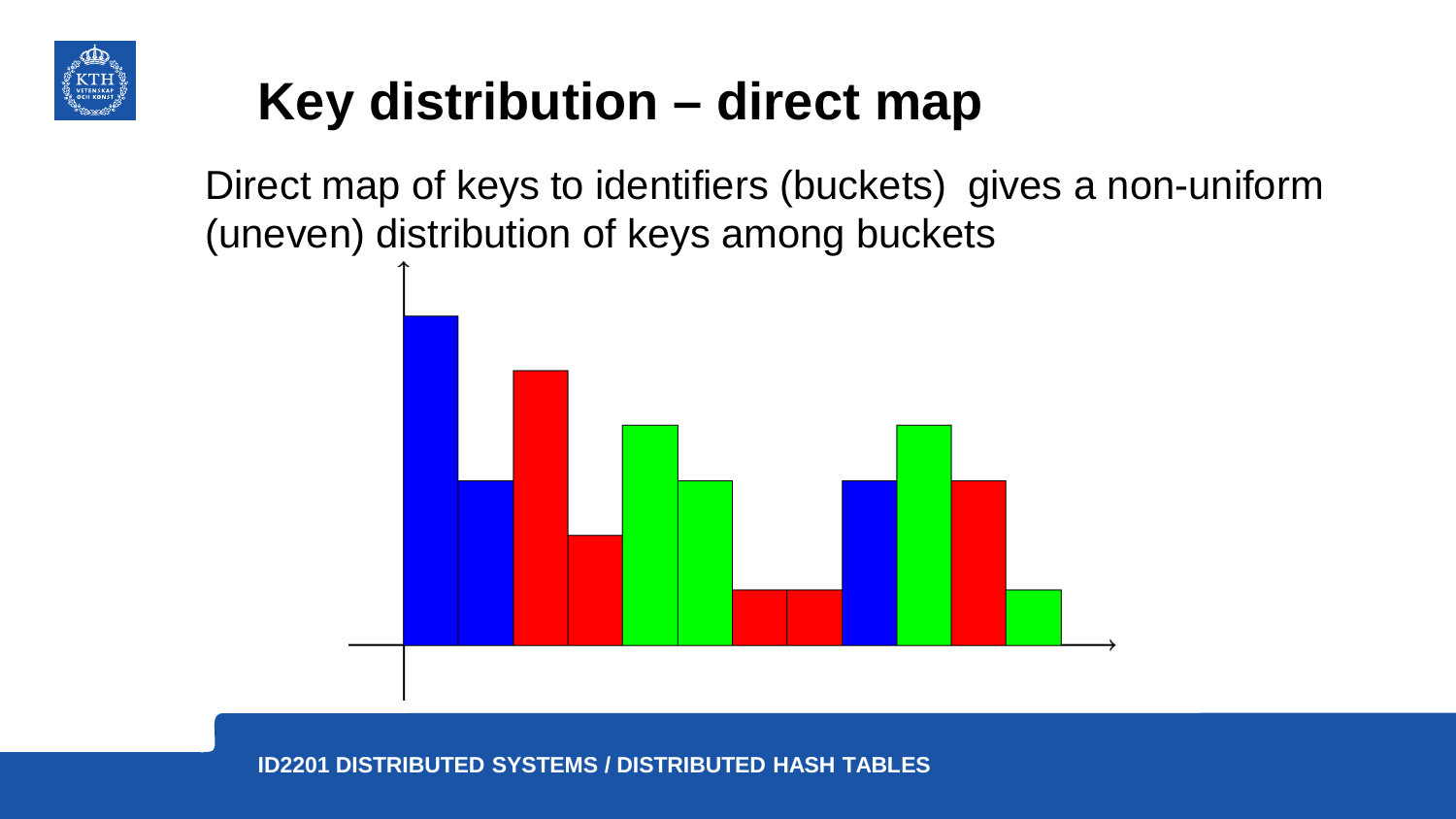

# **Key distribution – hashing keys**

*A cryptographic hash function* gives a uniform (even) distribution of the keys among buckets

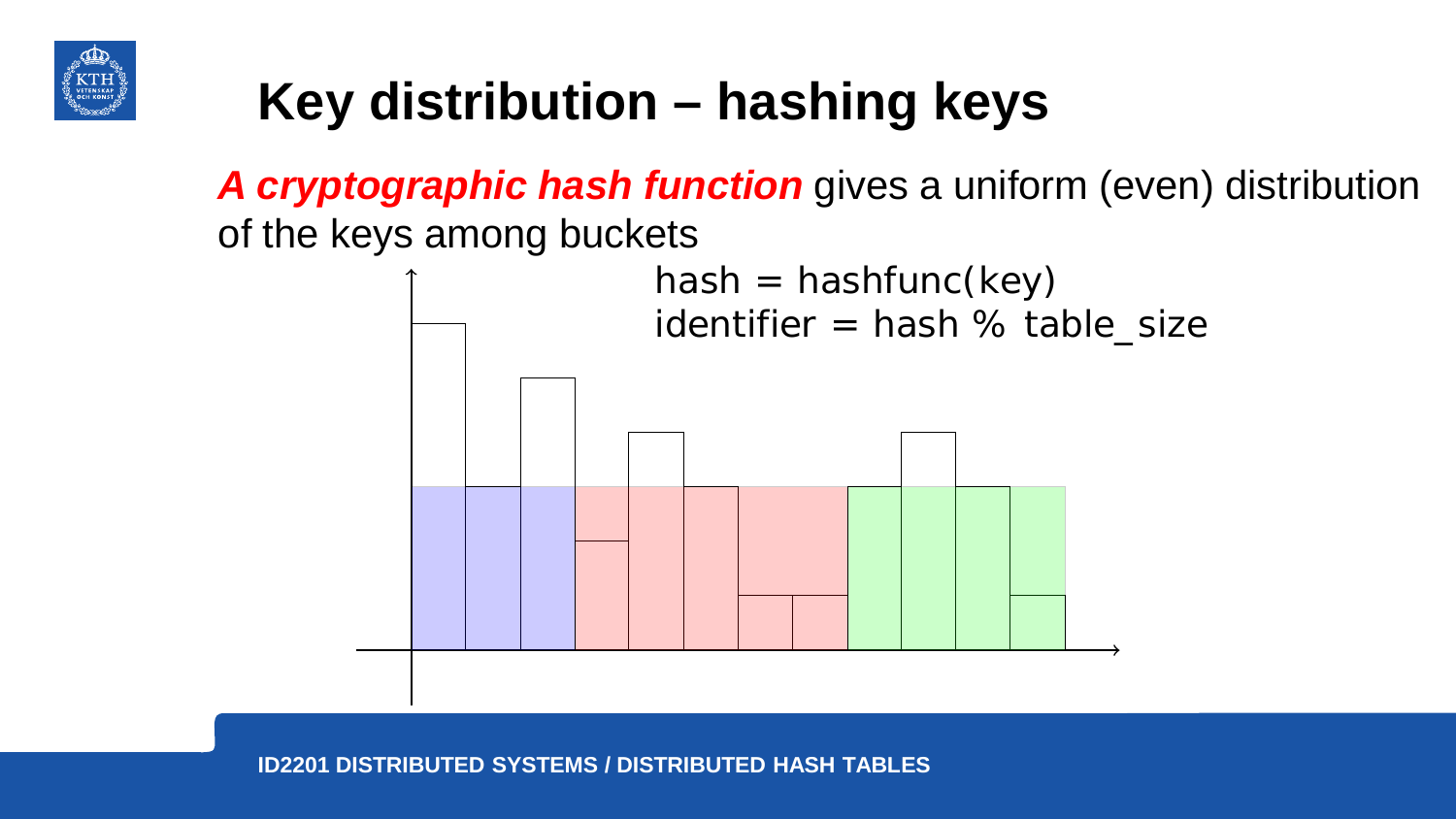

#### **Add a server**

*at three-o'clock-in-the-morning do:*

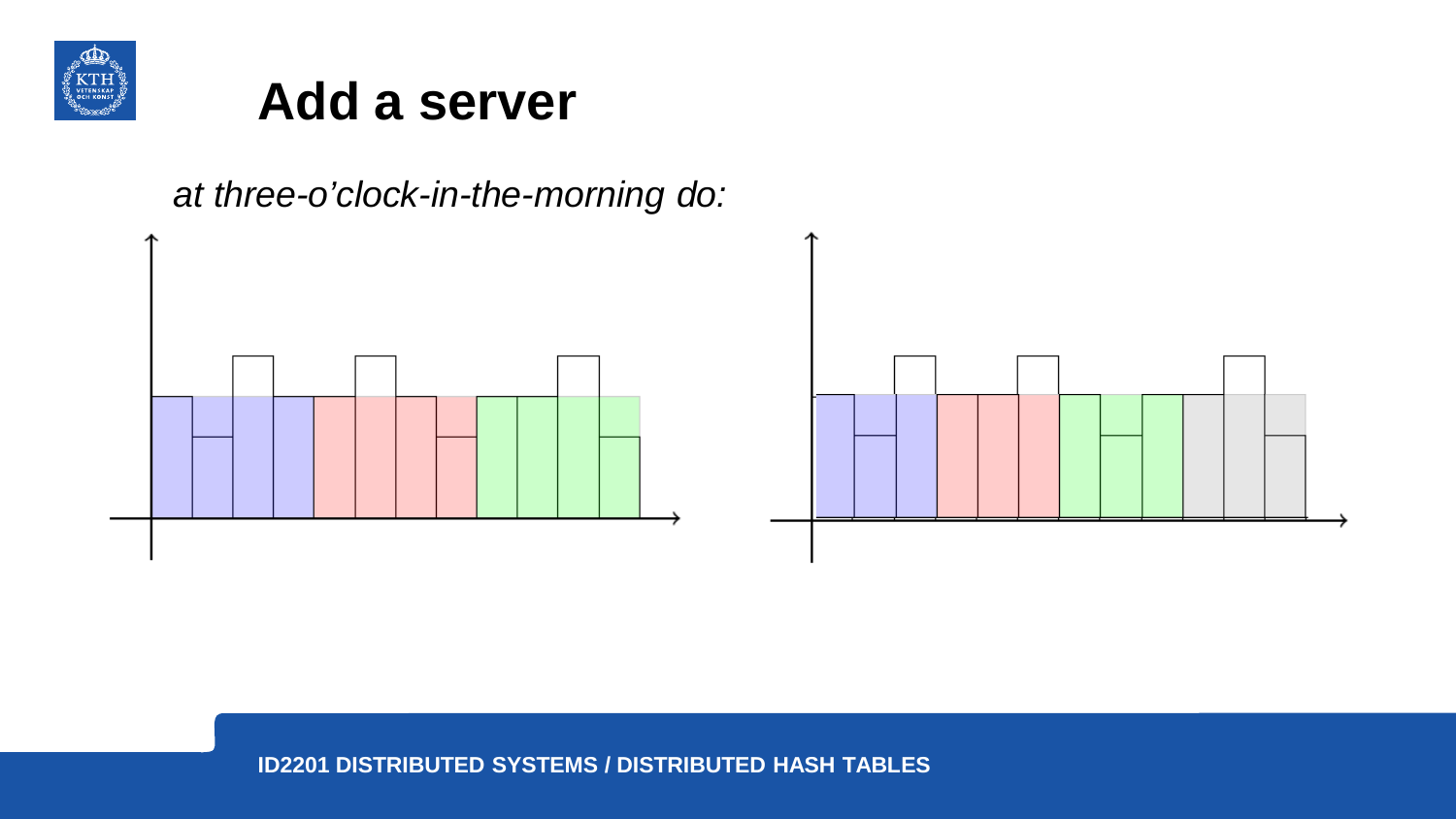

# **Random distribution**

Random distribution of key ranges among servers

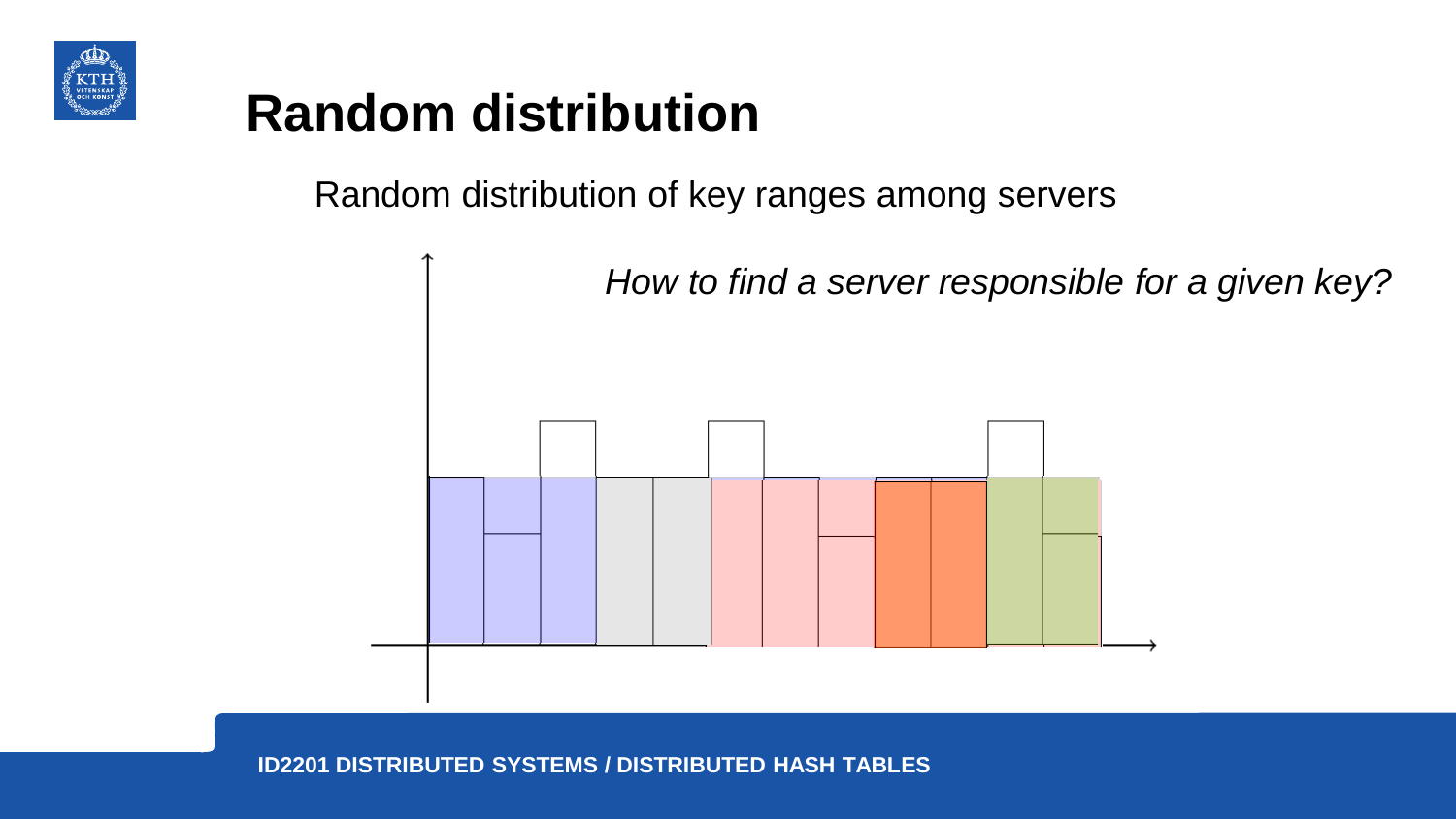



**blue:45**

- ID domain:  $0,1,2,...$ , size-1
- clockwise step along the ring  $i = (i + 1)\%$  size
- *responsibility*: from your predecessor to your number
- when inserted: take over responsibility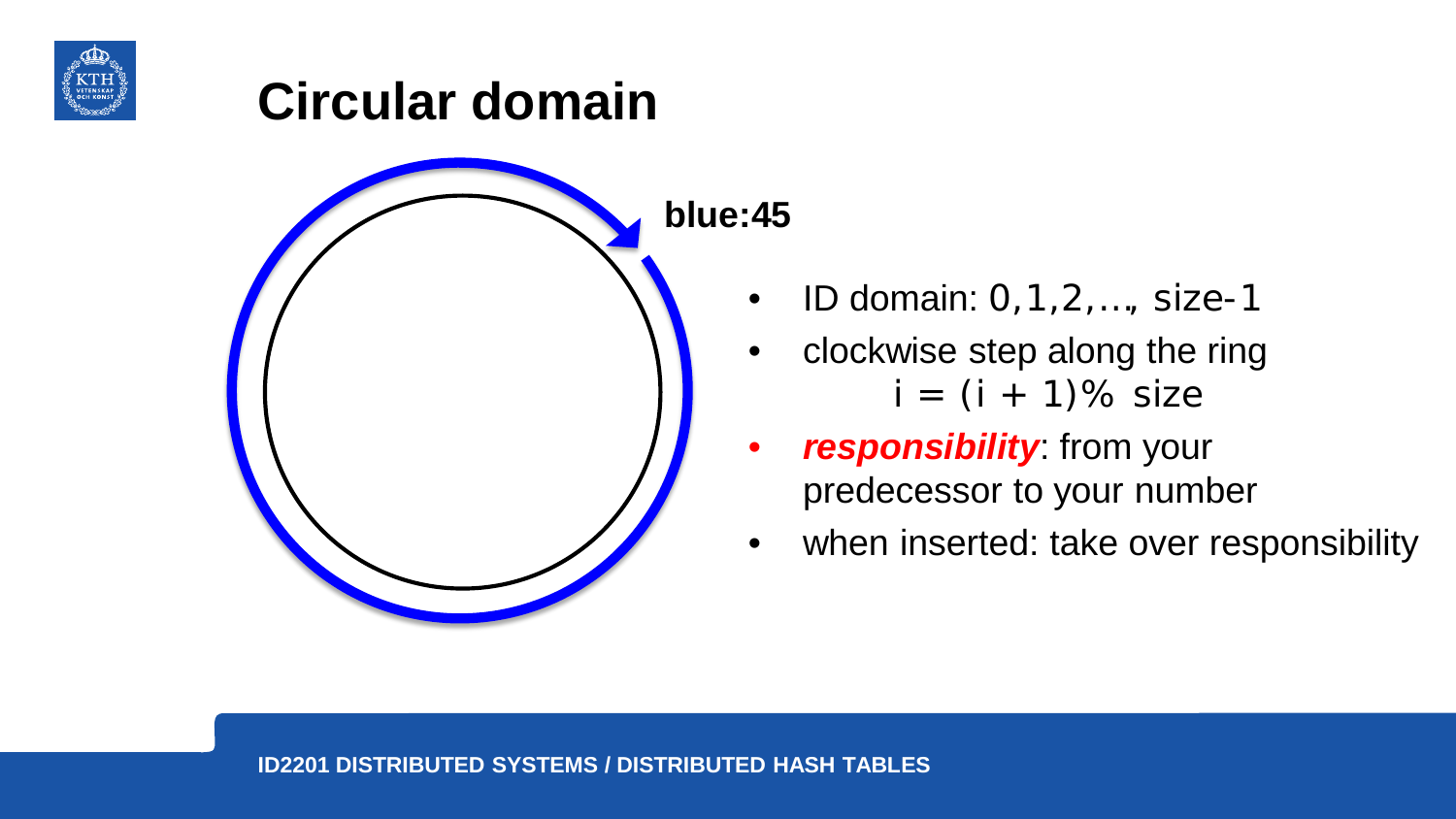



- *responsibility*: from your predecessor to your number
- when inserted: take over responsibility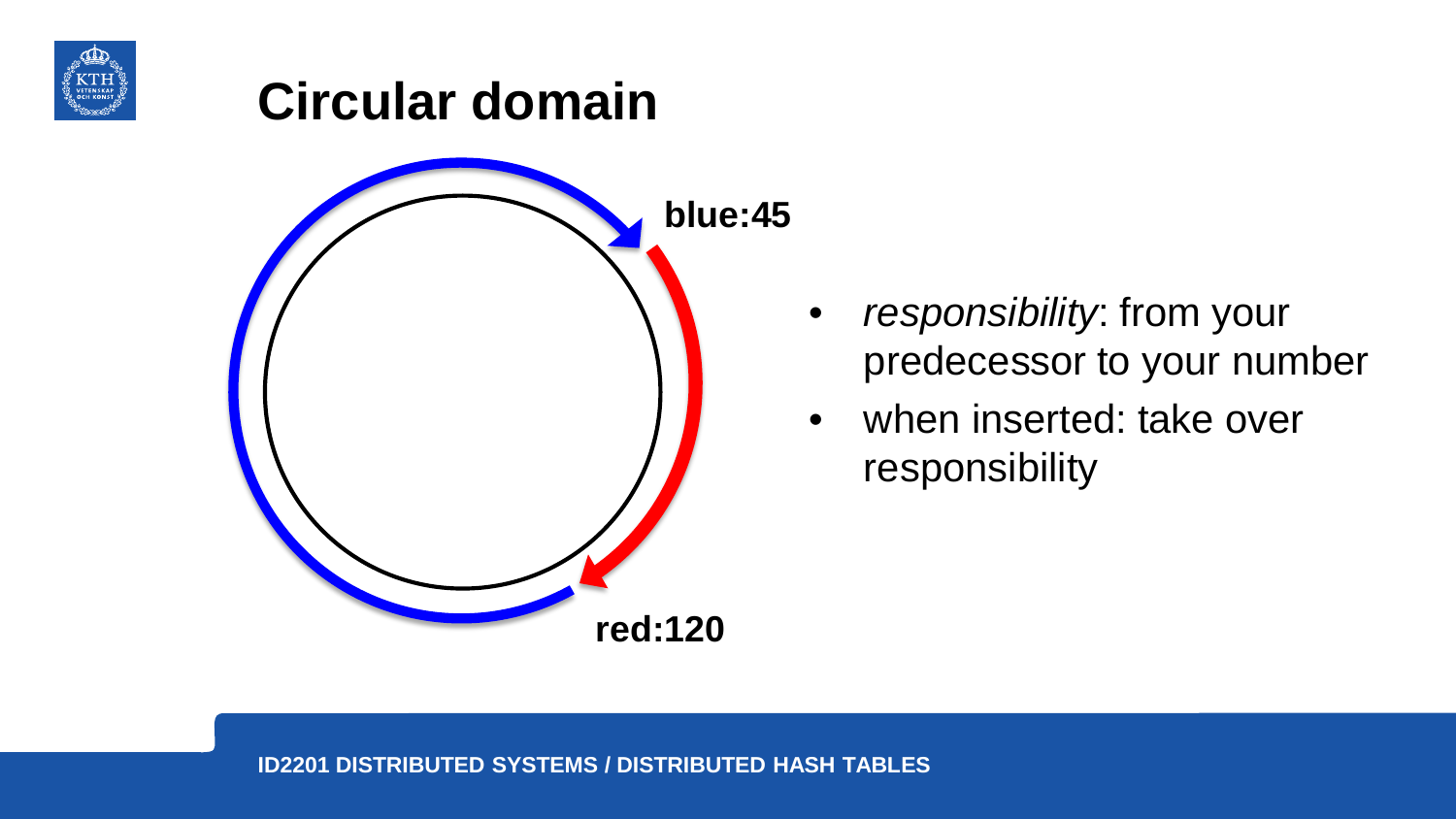



- *responsibility*: from your predecessor to your number
- when inserted: take over responsibility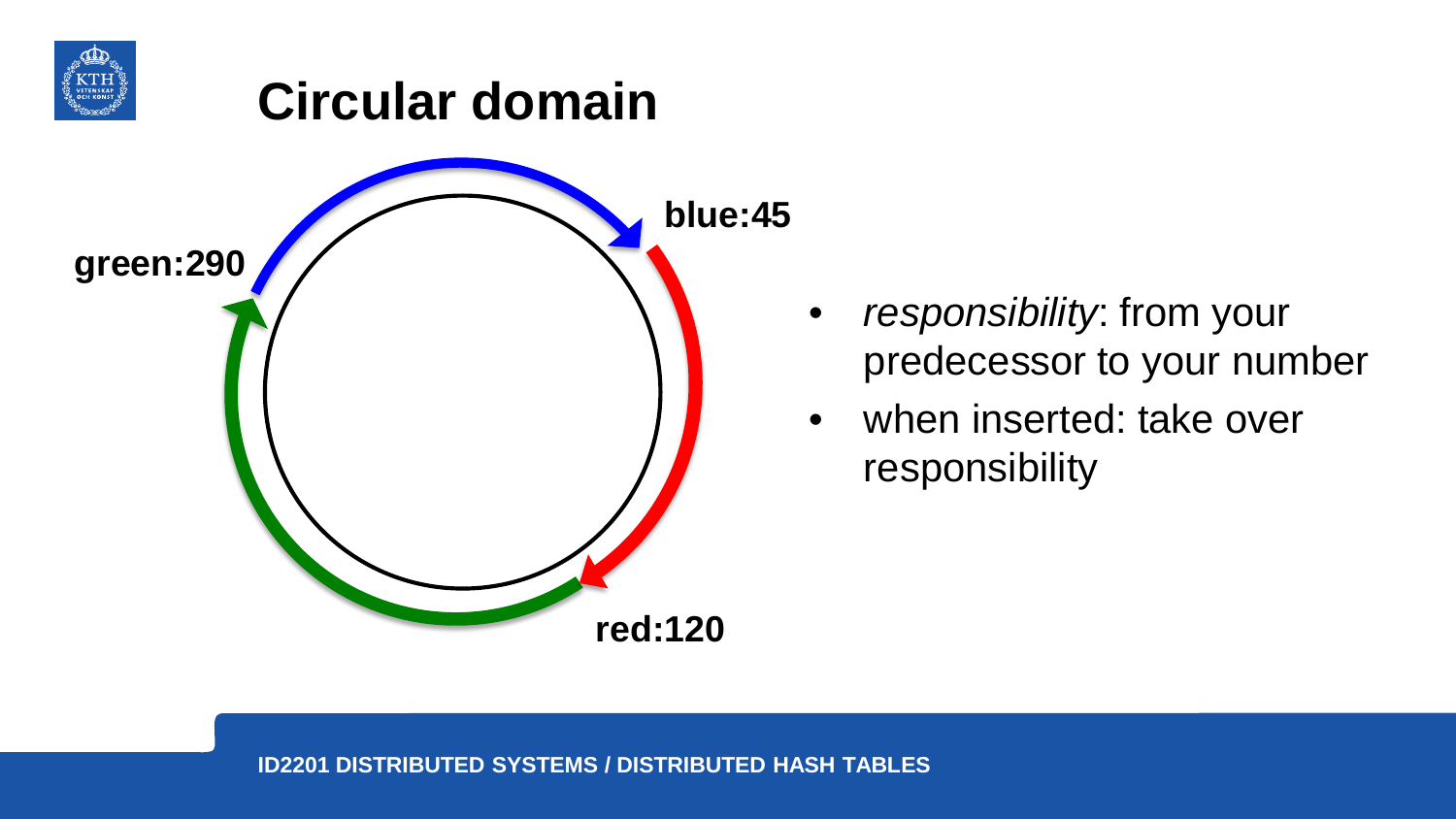



- *responsibility*: from your predecessor to your number
- when inserted: take over responsibility
- talk to the node in front of you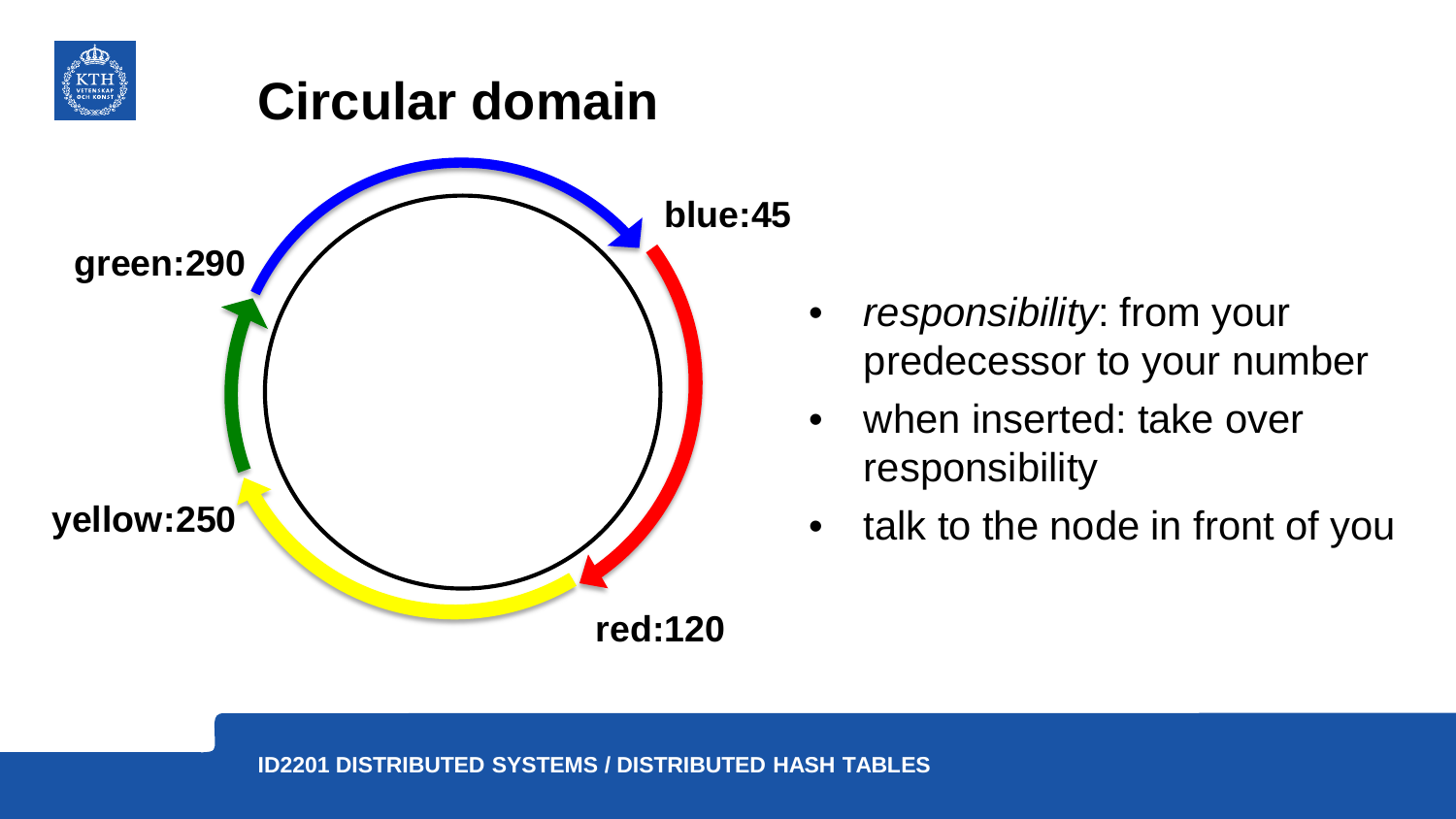

**Double linked circle**



- predecessor
- **successor**
- how do we insert a new node
- concurrently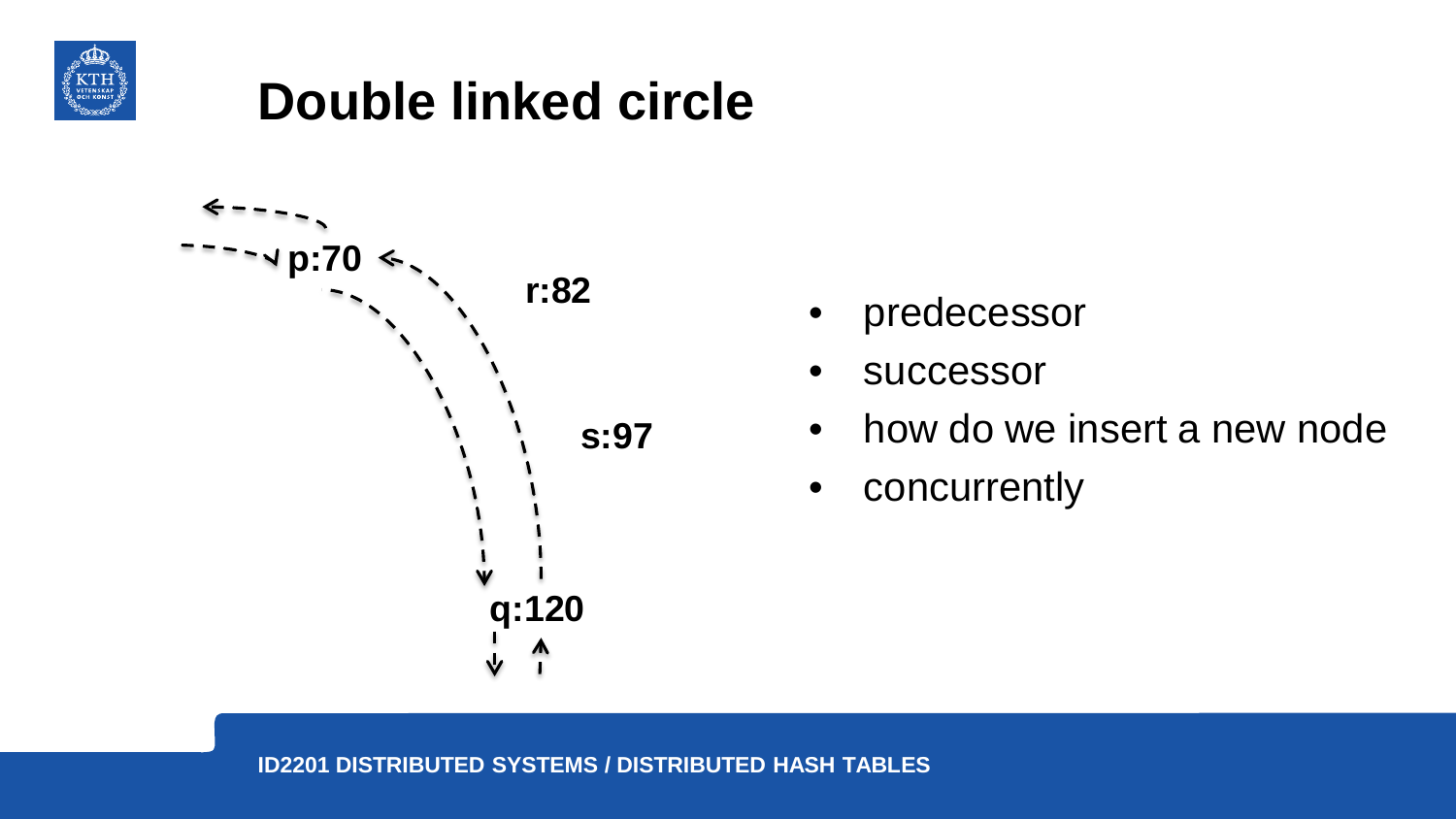

# **Stabilization**



Ask your successor: *Who is your predecessor?*  Correct a wrong link if any

- s: Who is your predecessor?
- q: It's p at 70.
- s: Why don't you point to me!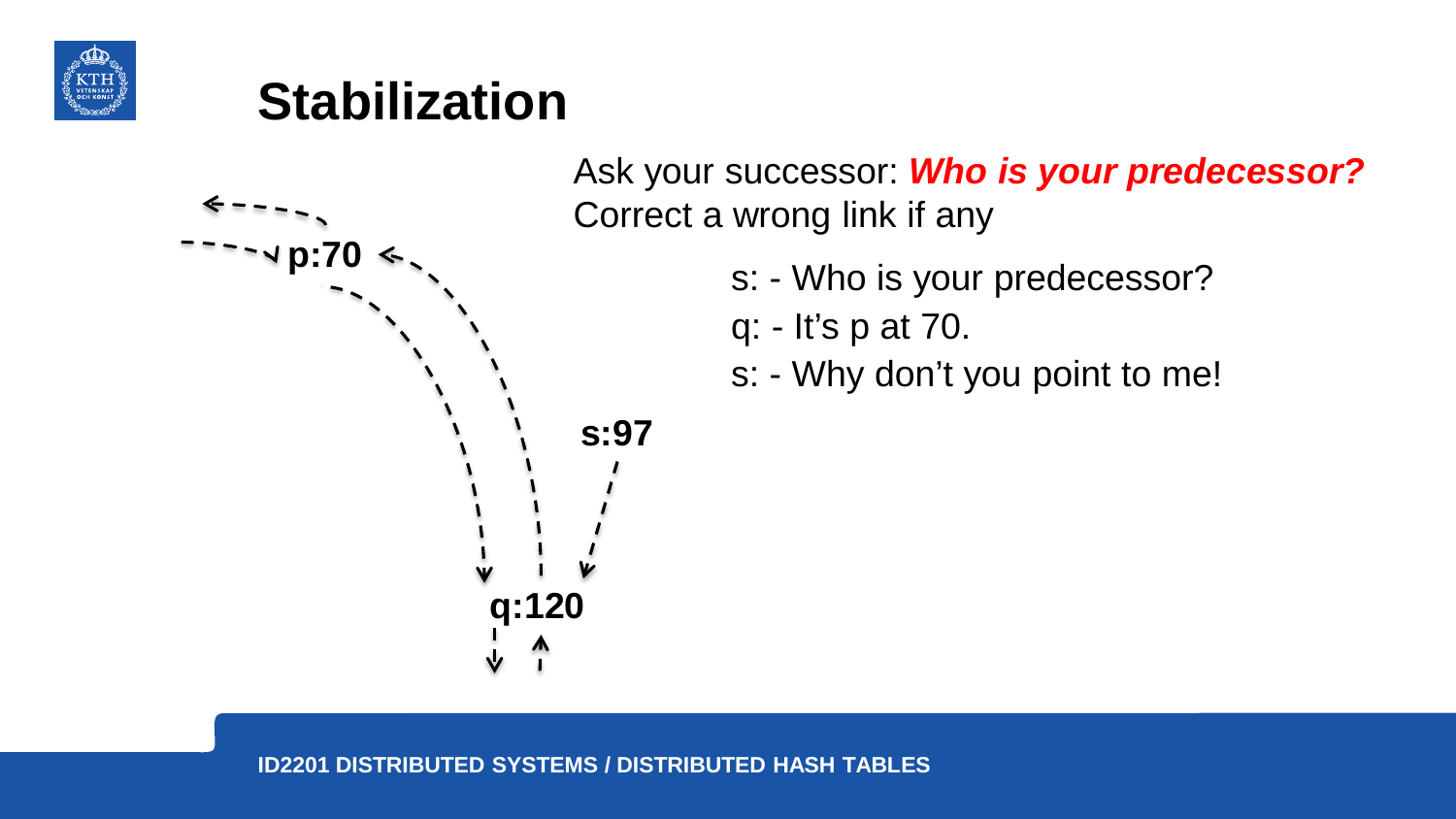

# **Stabilization**



#### Ask your successor: *Who is your predecessor?*  Correct a wrong link if any

- s: Who is your predecessor?
- q: It's p at 70.
- s: Why don't you point to me!
- p: Who is your predecessor?
- q: It's s at 97.
- p: Hmmm, that's a better successor.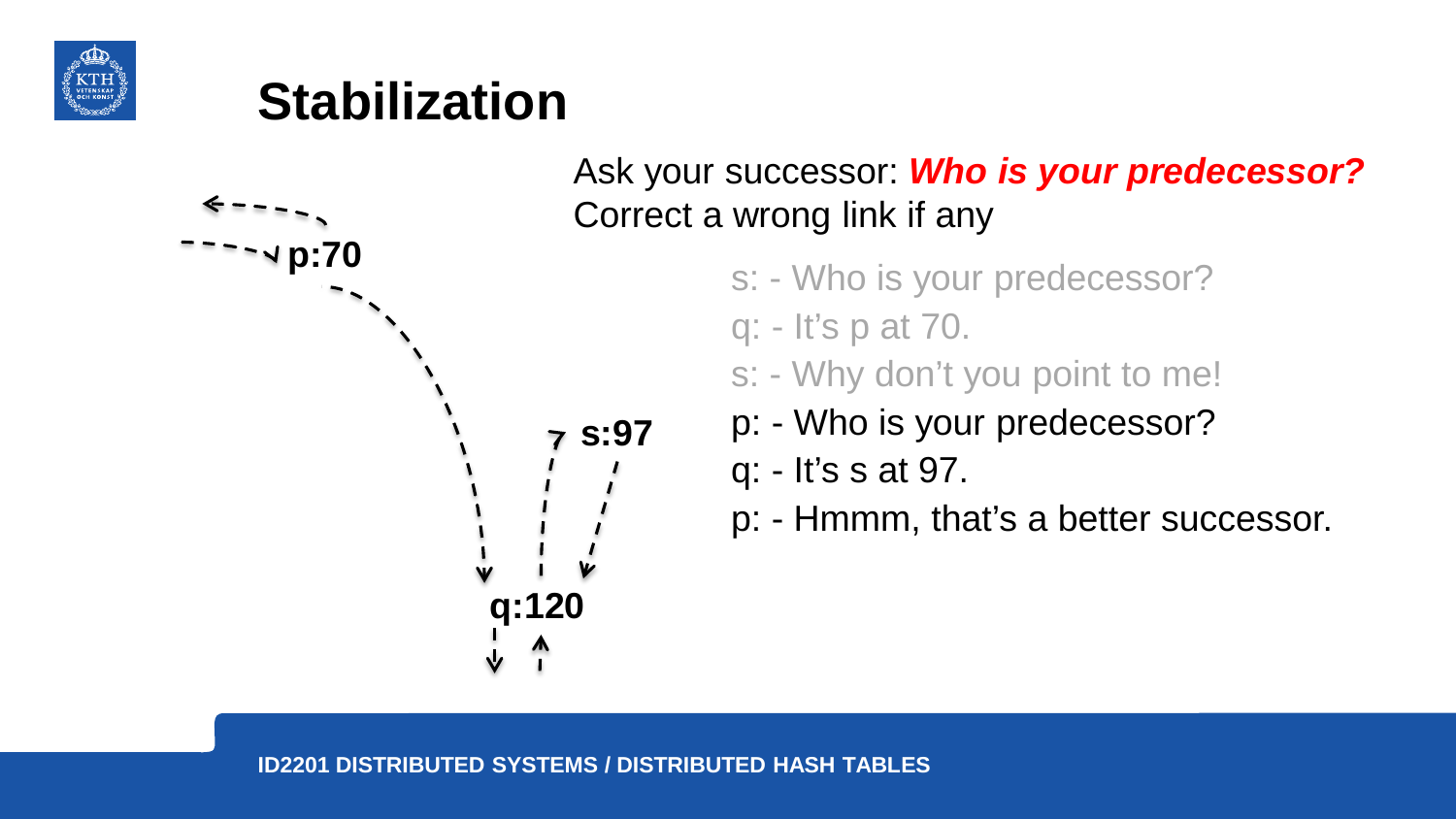

# **Stabilization**



Ask your successor: *Who is your predecessor?*  Correct a wrong link if any

- s: Who is your predecessor?
- q: It's p at 70.
- s: Why don't you point to me!
- p: Who is your predecessor?
- q: It's s at 97.
- p: Hmmm, that's a better successor.
- p: Who is your predecessor?
- s: I don't have one.
- p: Why don't you point to me!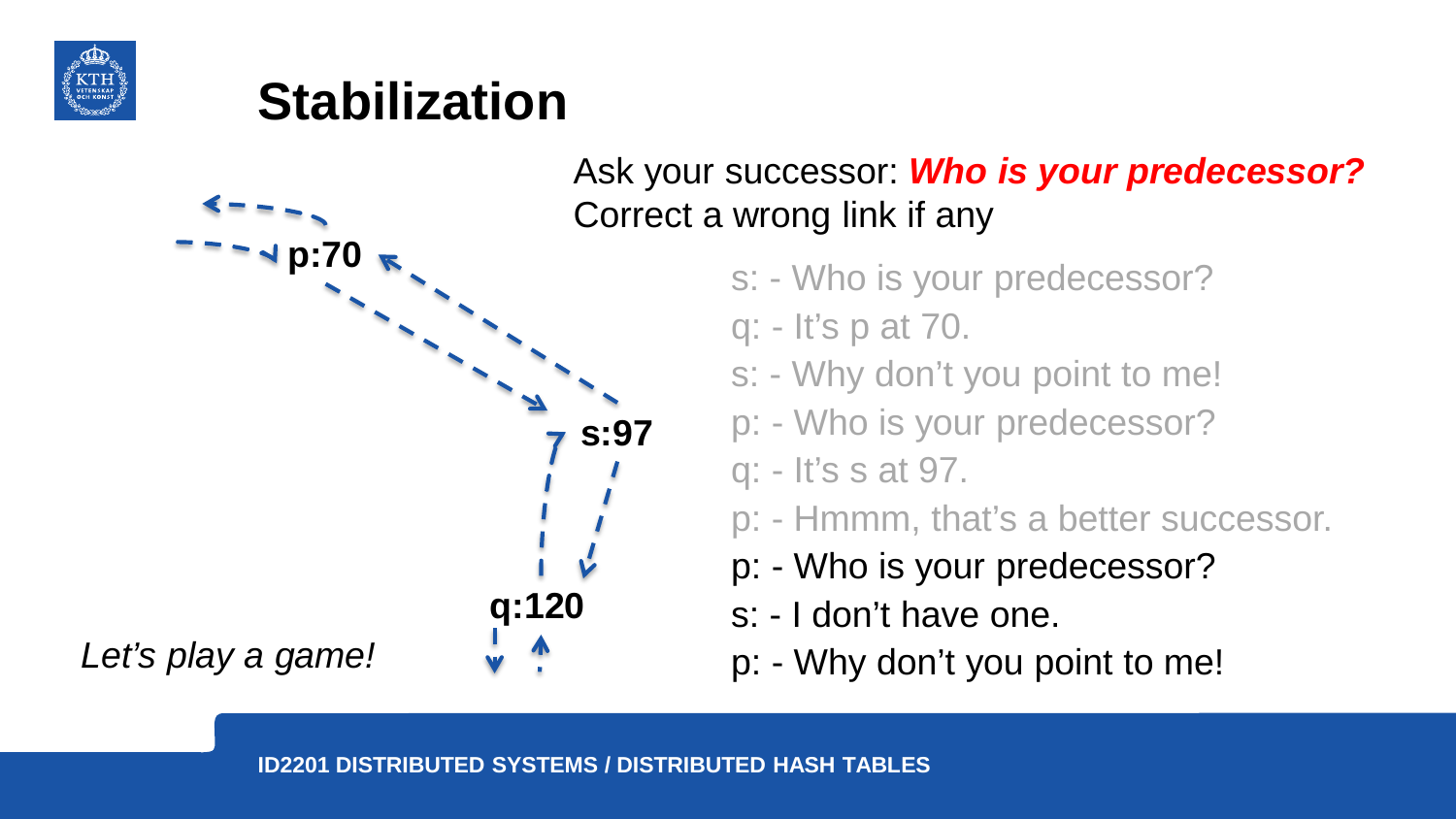



#### Stabilization is run periodically: allow nodes to be inserted concurrently.

Inserted node will take over responsibility for part of a segment.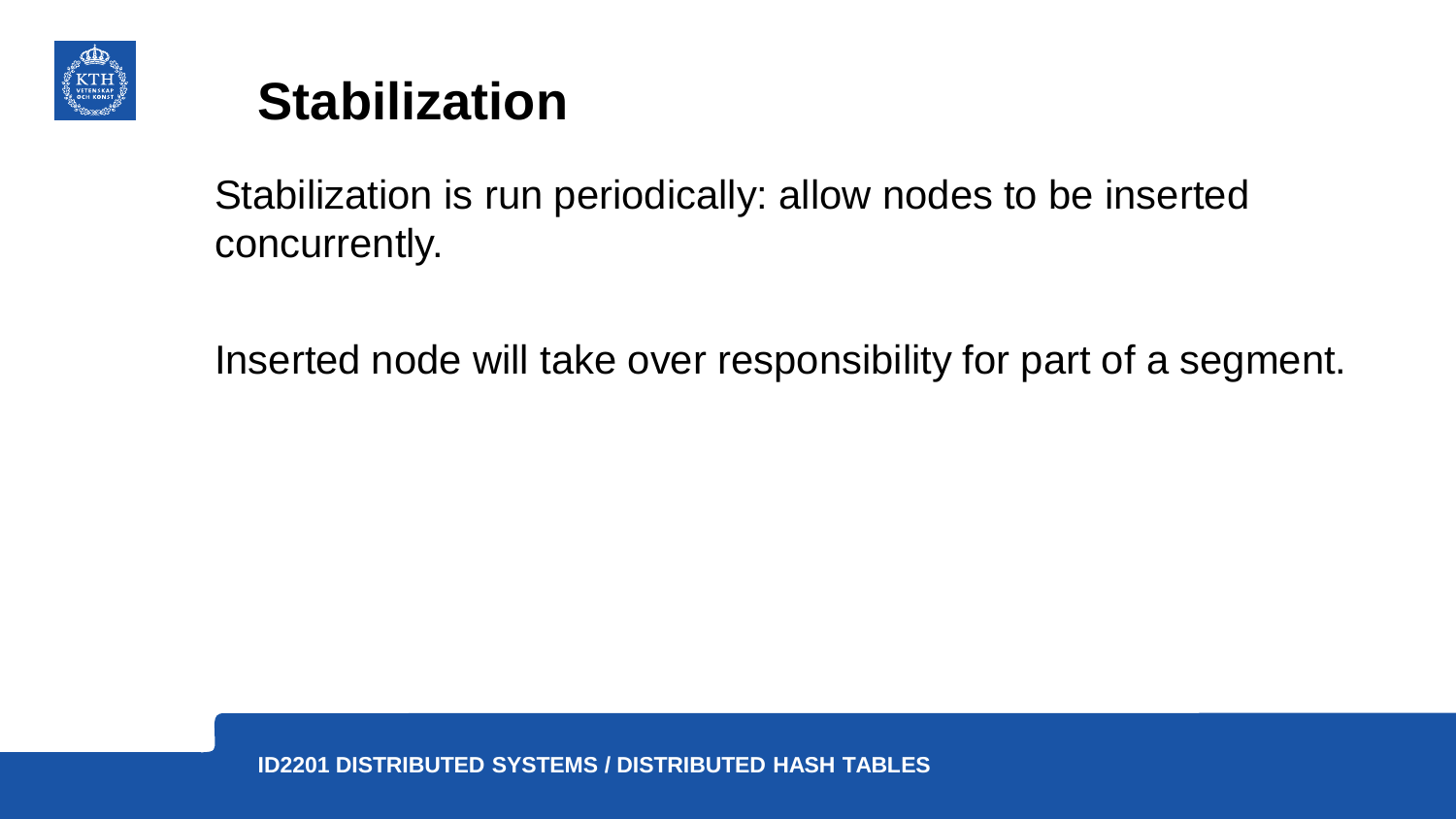



- monitor neighbors
- safety pointer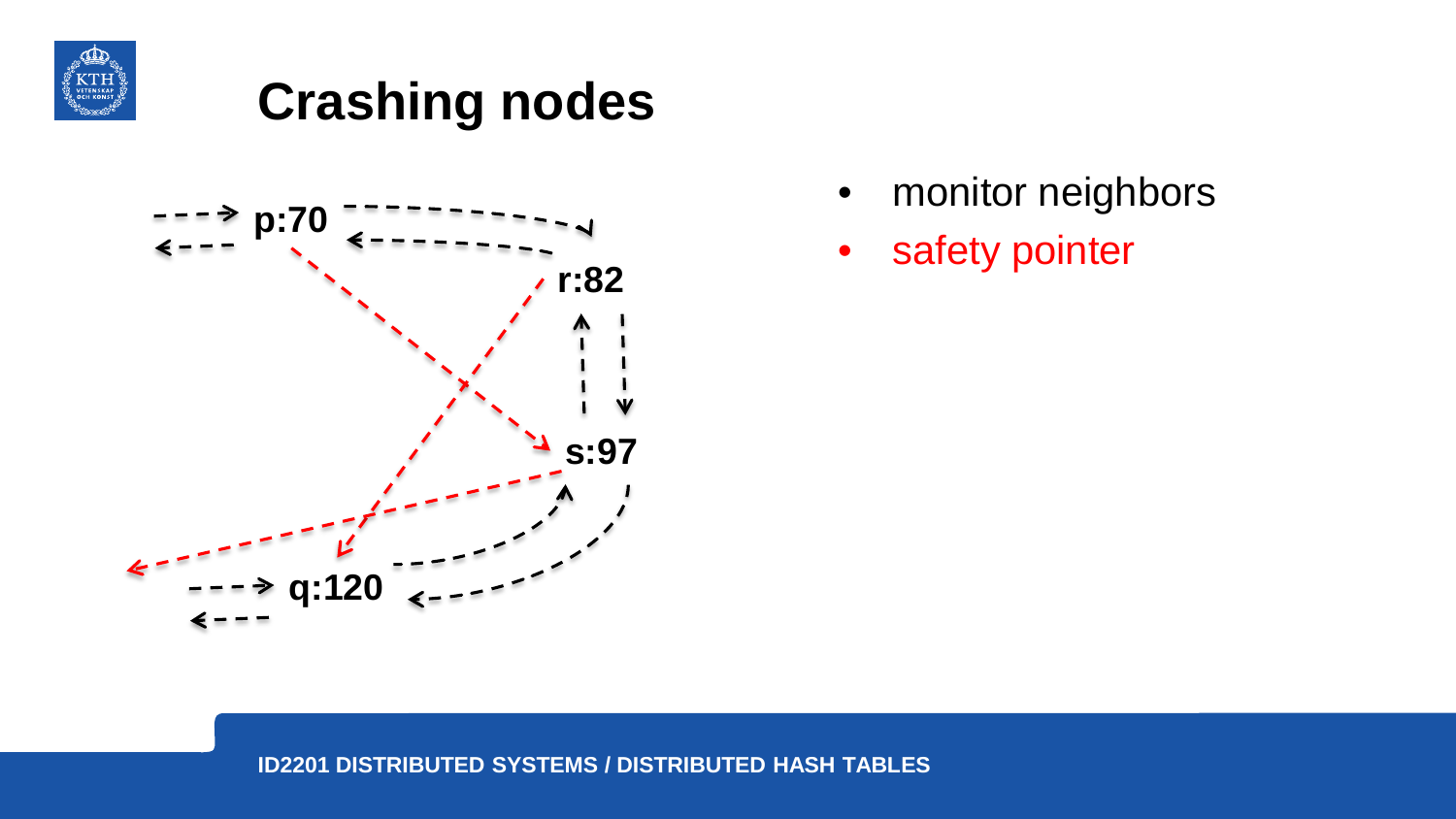



- monitor neighbors
- safety pointer
- detect crash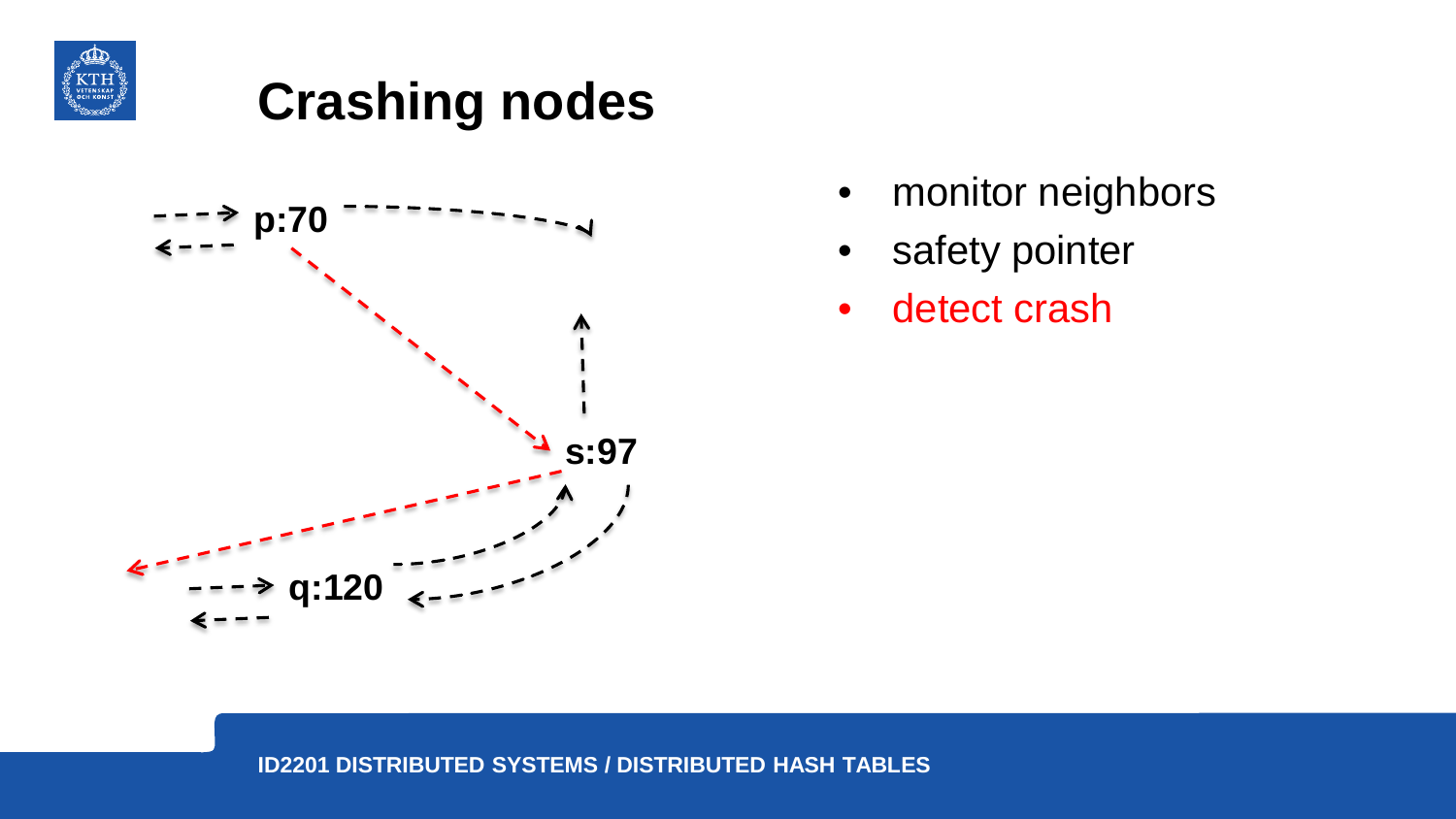



- monitor neighbors
- safety pointer
- detect crash
- update forward pointer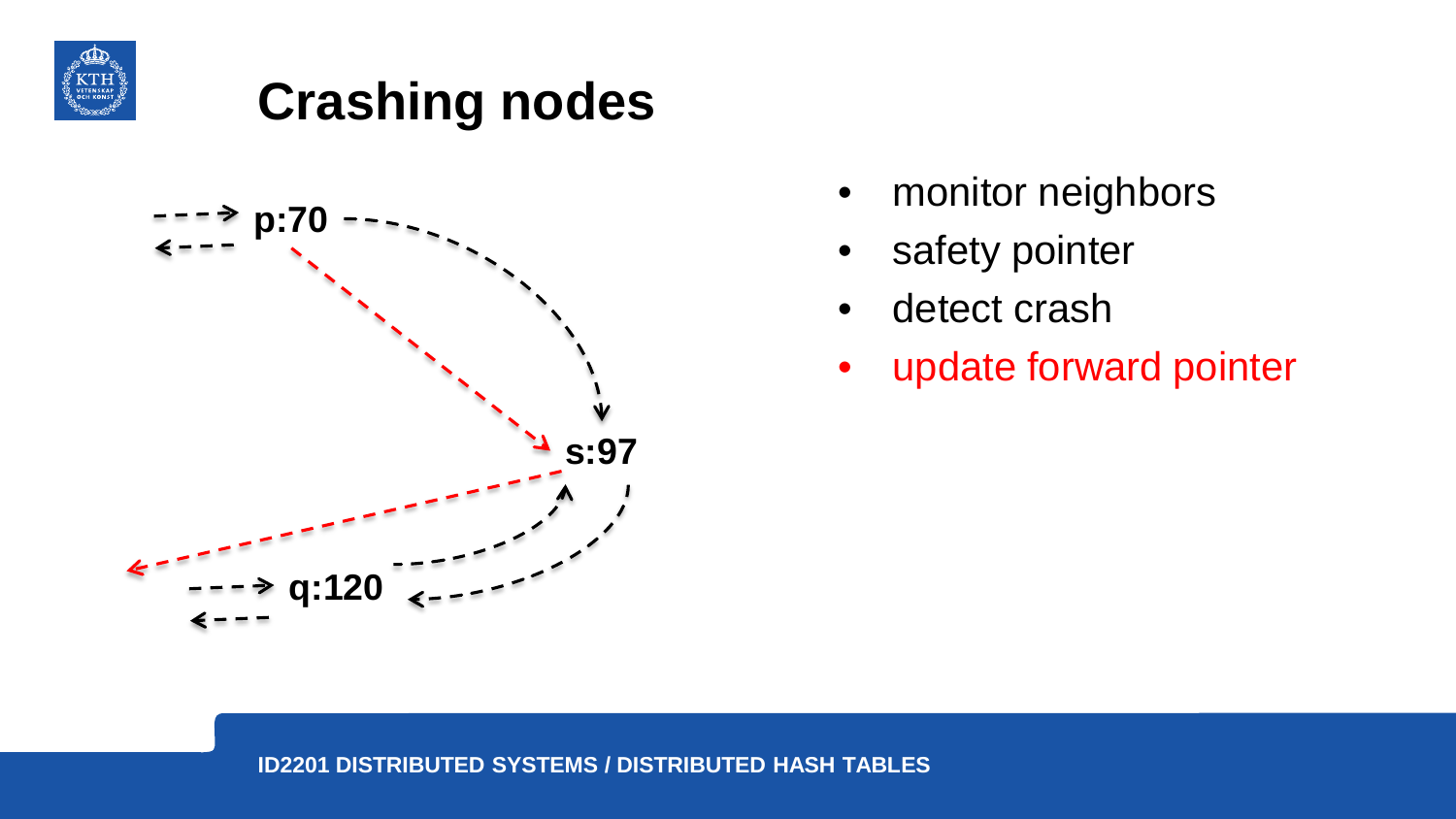



- monitor neighbors
- safety pointer
- detect crash
- update forward pointer
- update safety pointer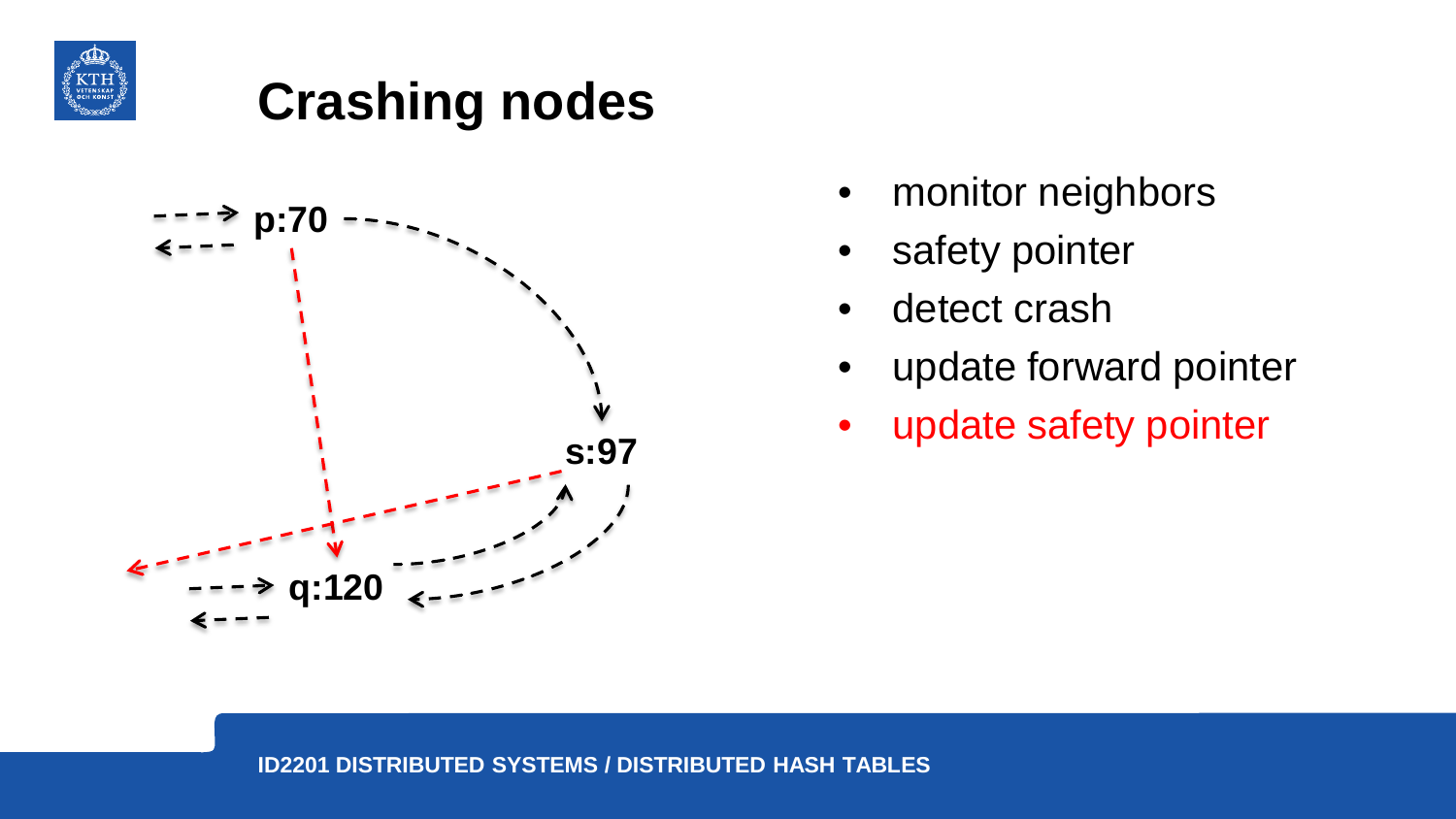



- monitor neighbors
- safety pointer
- detect crash
- update forward pointer
- update safety pointer
- stabilize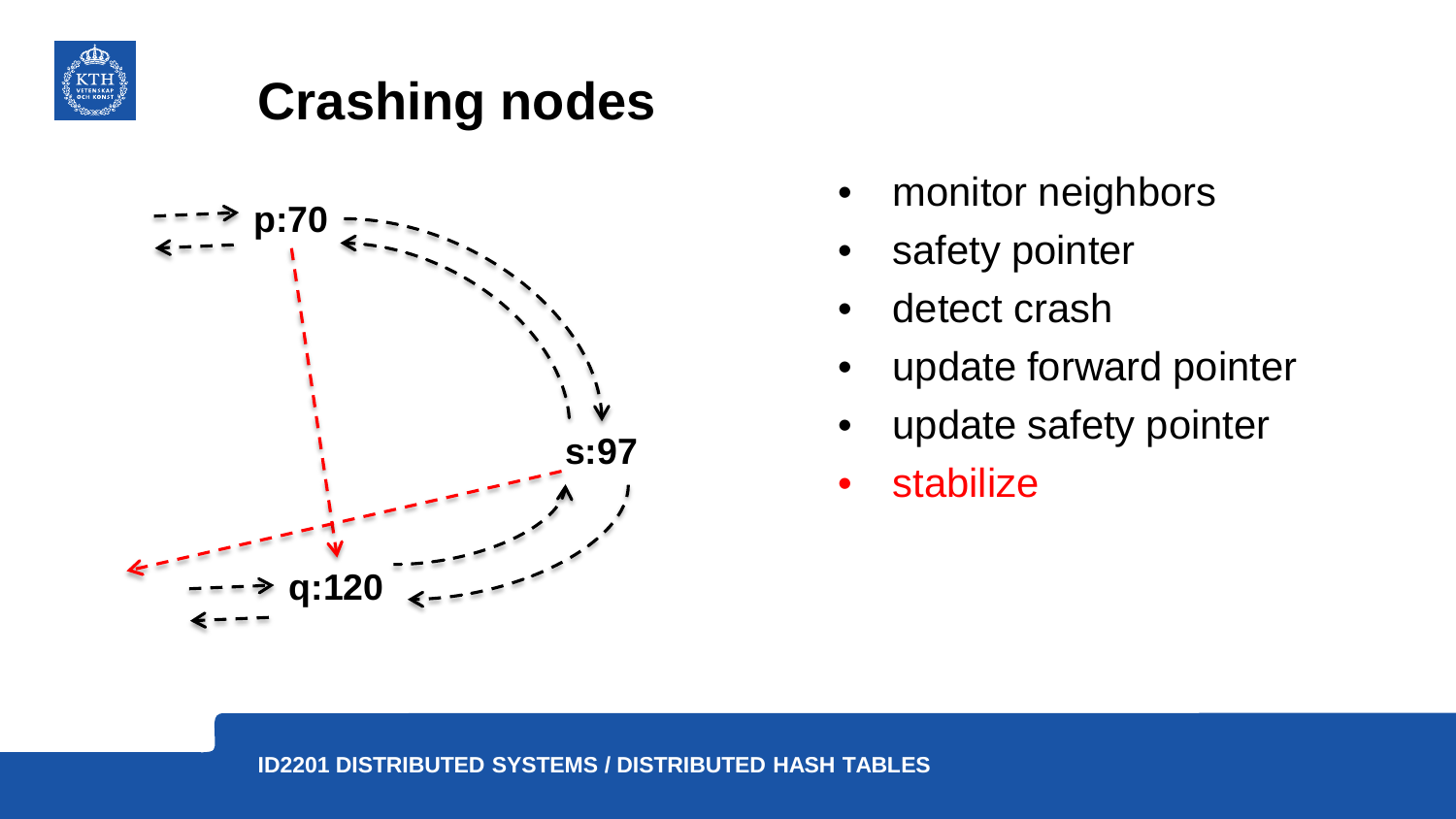



#### How many safety pointers do we need?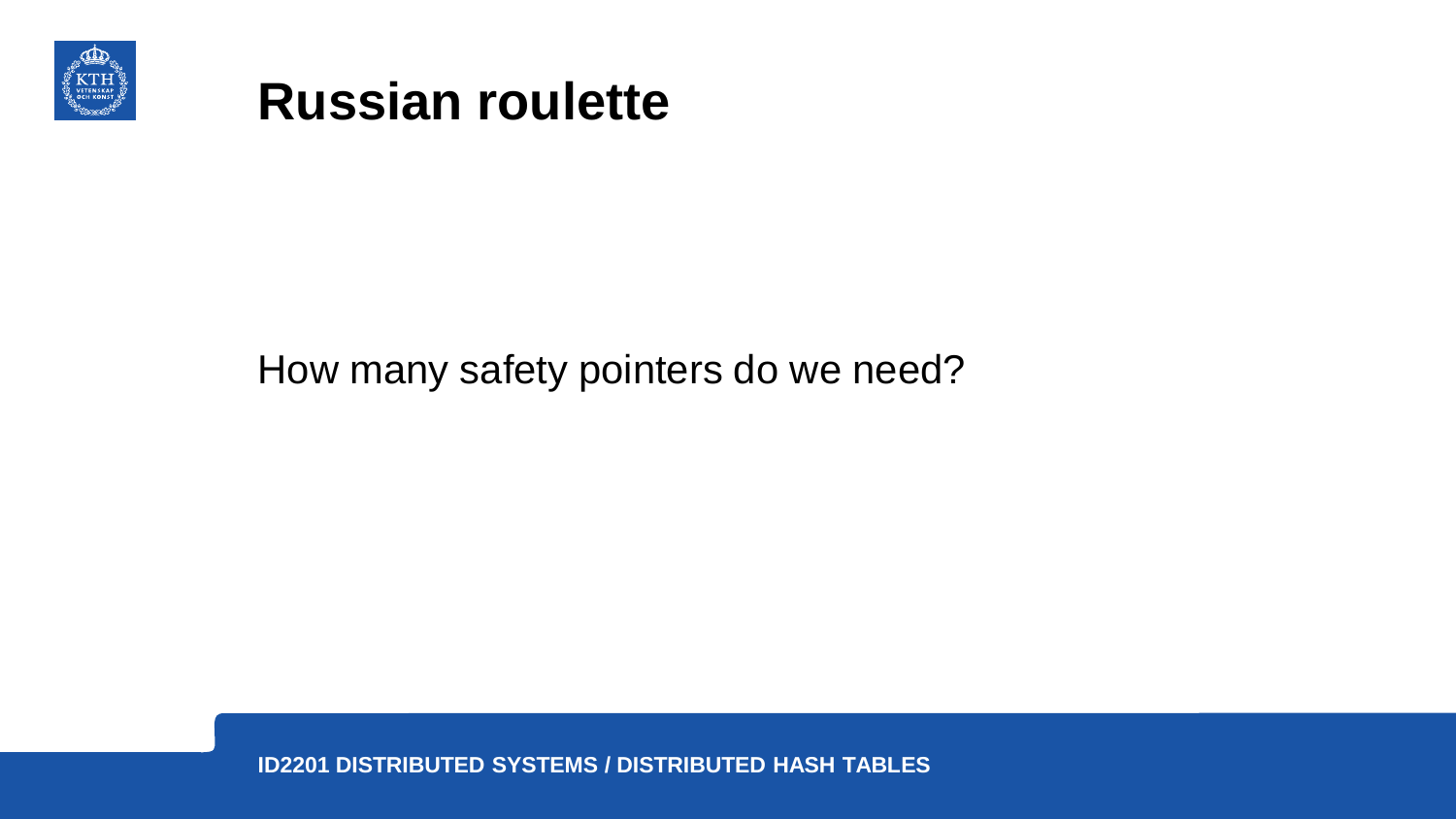

### **Replication**

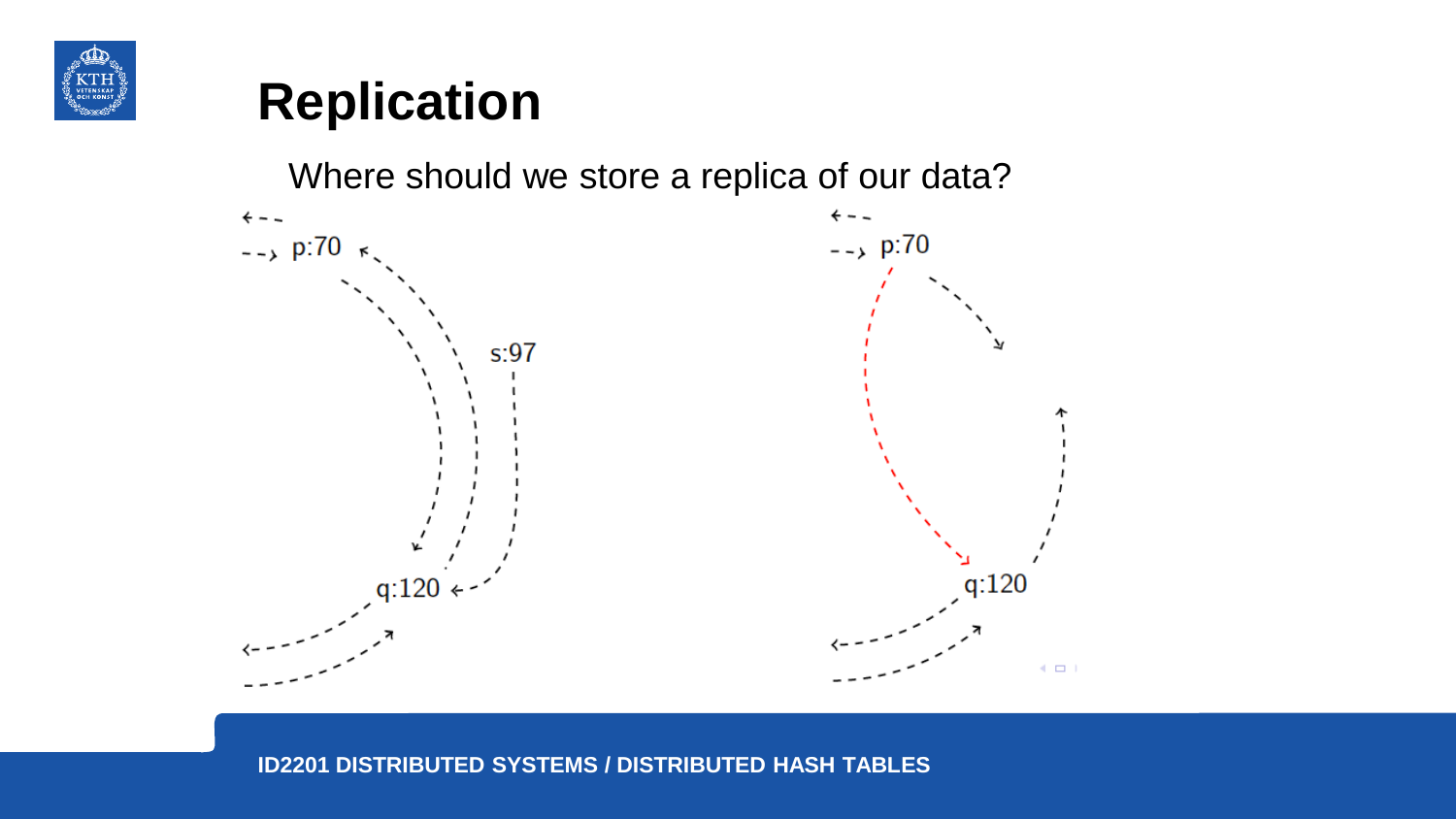

# **Routing overlay**

- The problem of finding an object in our distributed table:
	- nodes can join and crash
	- trade-off between routing overhead and update overhead

*In the worst case we can always forward a request to our successor.*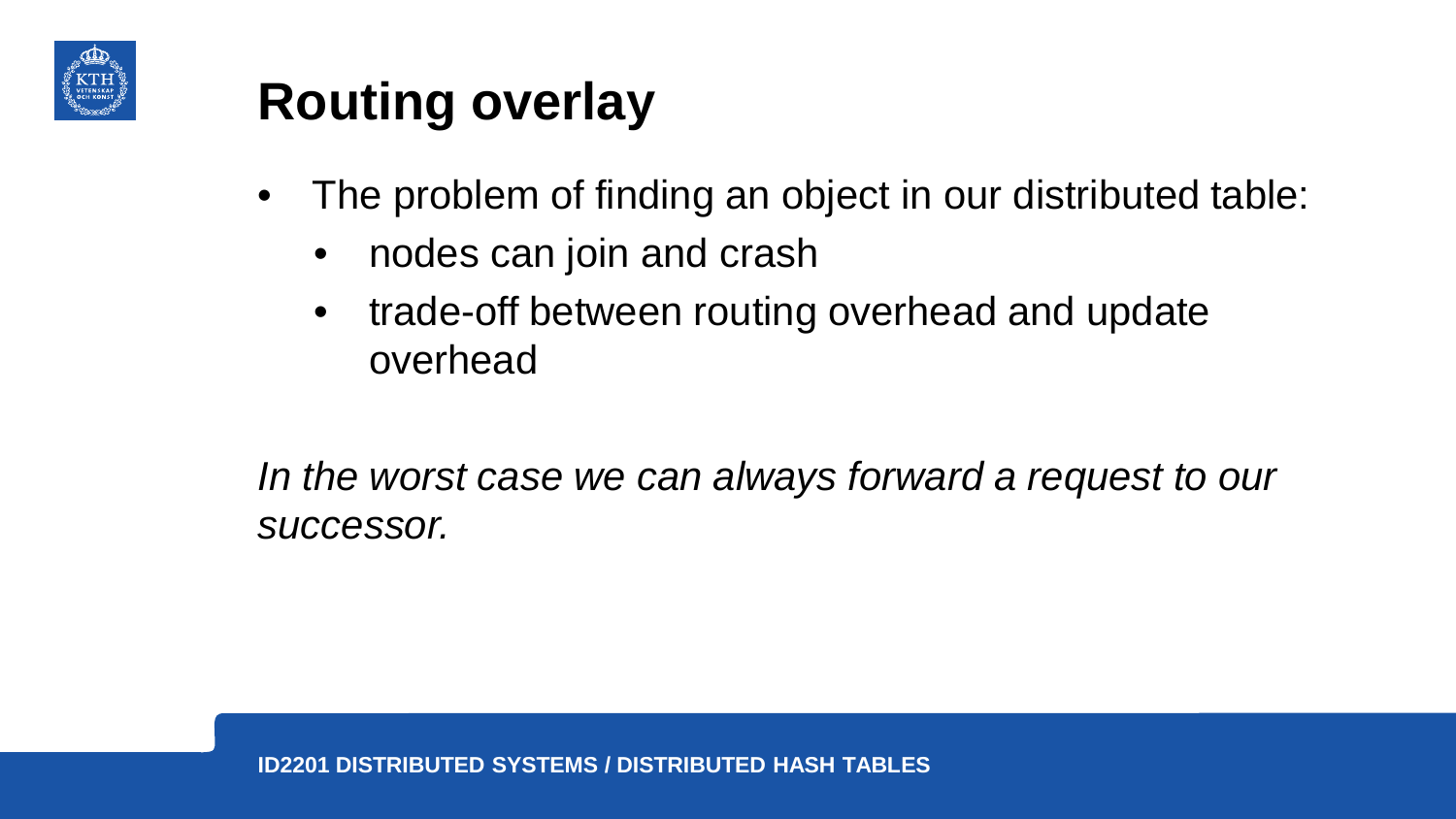



Assume that each node holds a leaf set of its closest (±*l* ) neighbors (a.k.a. a finder table).

We can jump *l* nodes in each routing step but we still have complexity of *O*(*n*).

Leaf set is updated in *O*(*l*).

*The leaf set could be as small as only the immediate neighbors but is often chosen to be a handful.*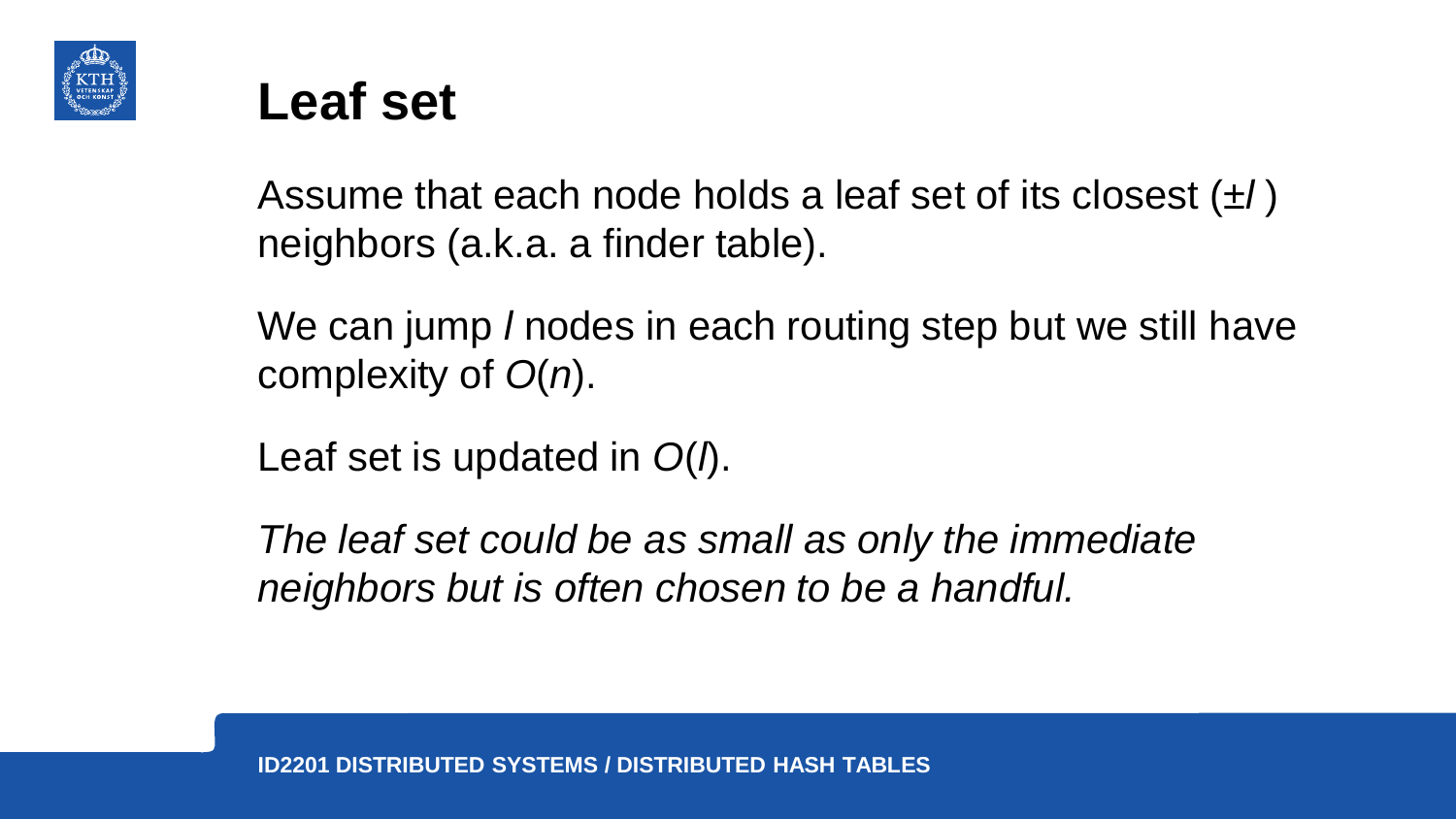



- we're looking for the responsible node of an object
- each router hop brings us closer to the responsible node
- the *leaf set* gives us the final destination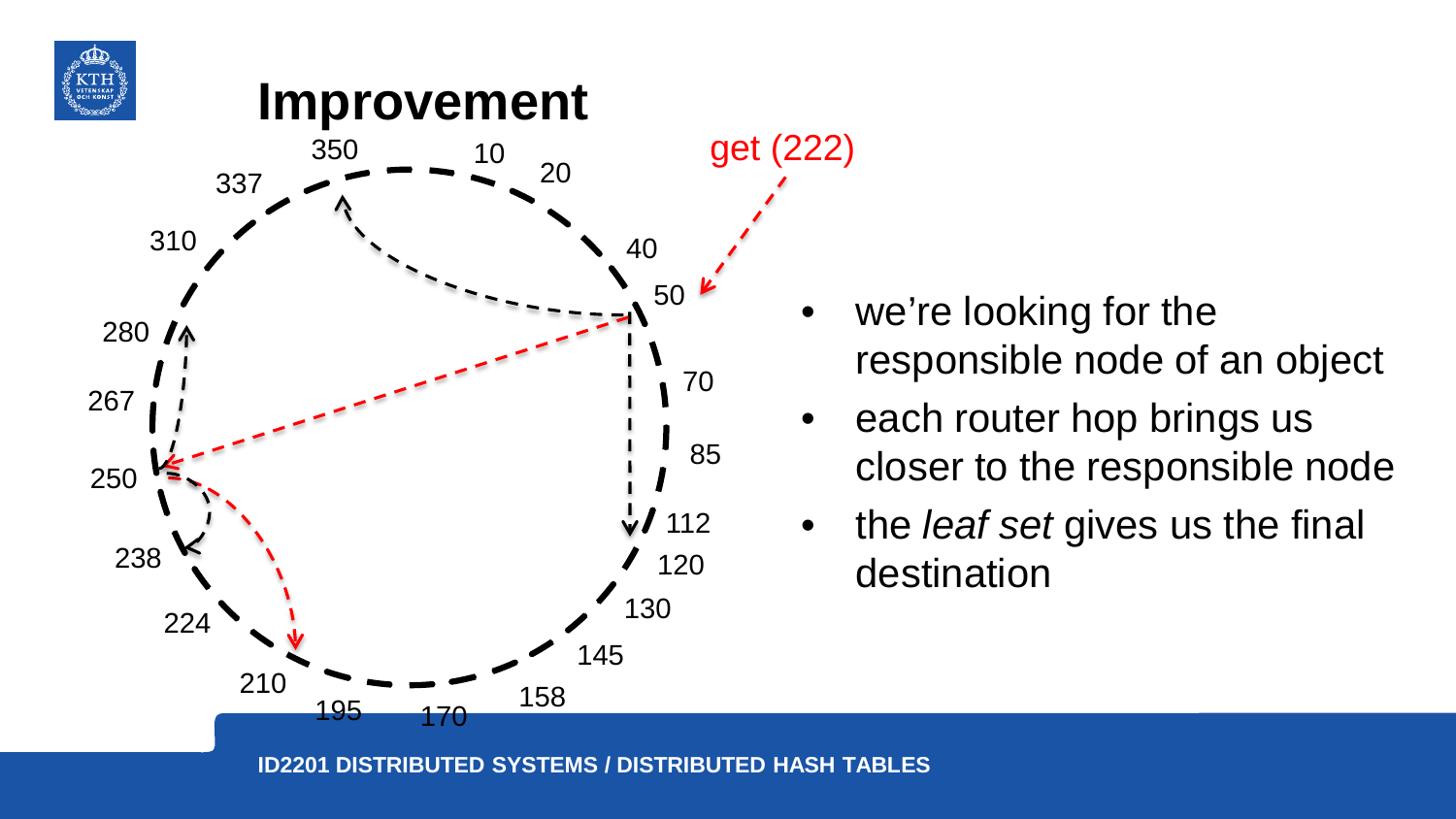



A routing table, each row represents one level of routing.

- 32 rows
- 16 entries per row
- any node found in 32 hops
- maximal number of nodes  $16^{32}$  or  $2^{128}$  (more than enough)
- search is *O*(*lg*(*n*)) where *n* is number of nodes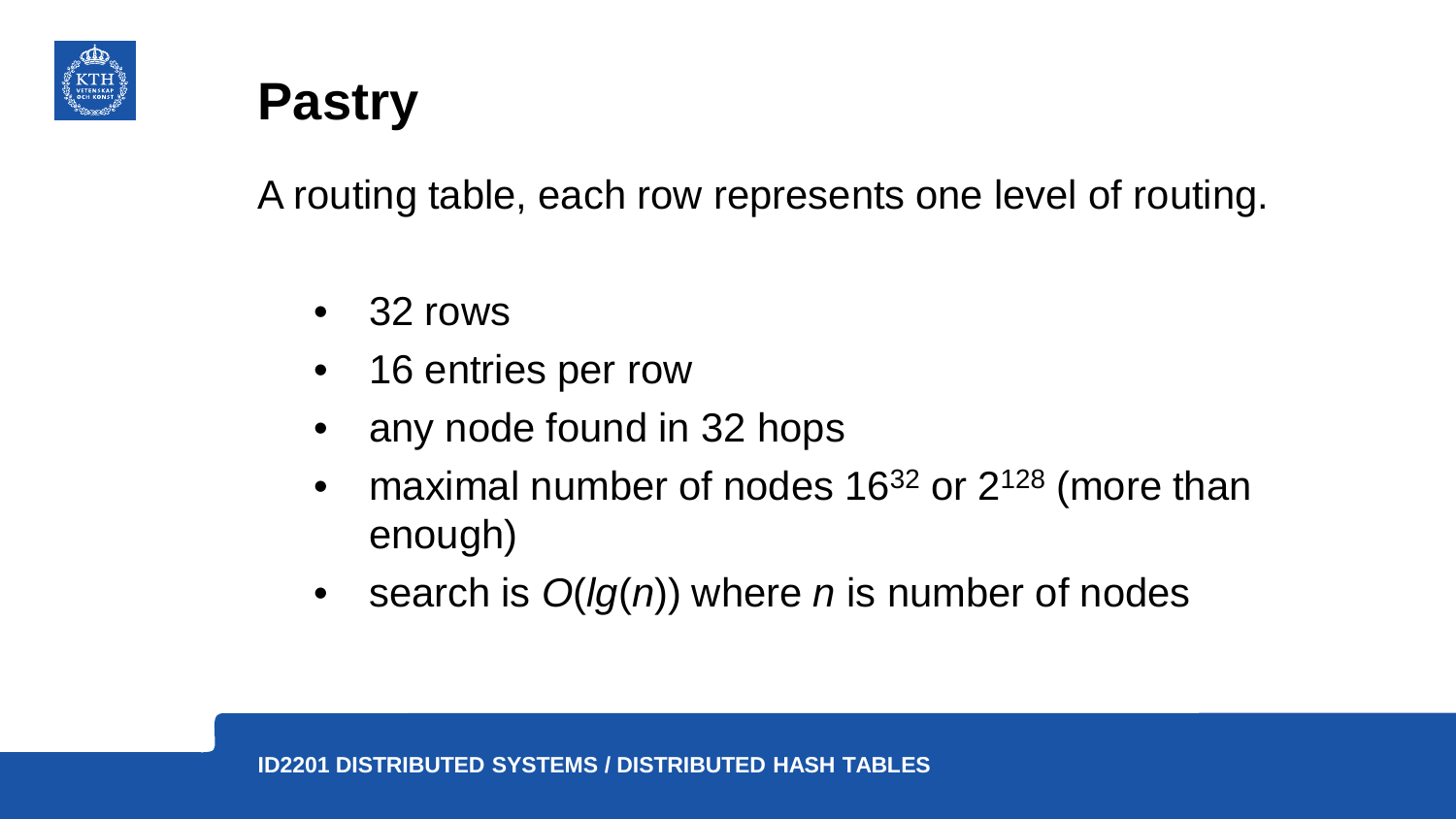

# **The price of fast routing**



be lazy

- detect failed nodes when used
- route in alternative direction
- ask neighbors of alternative node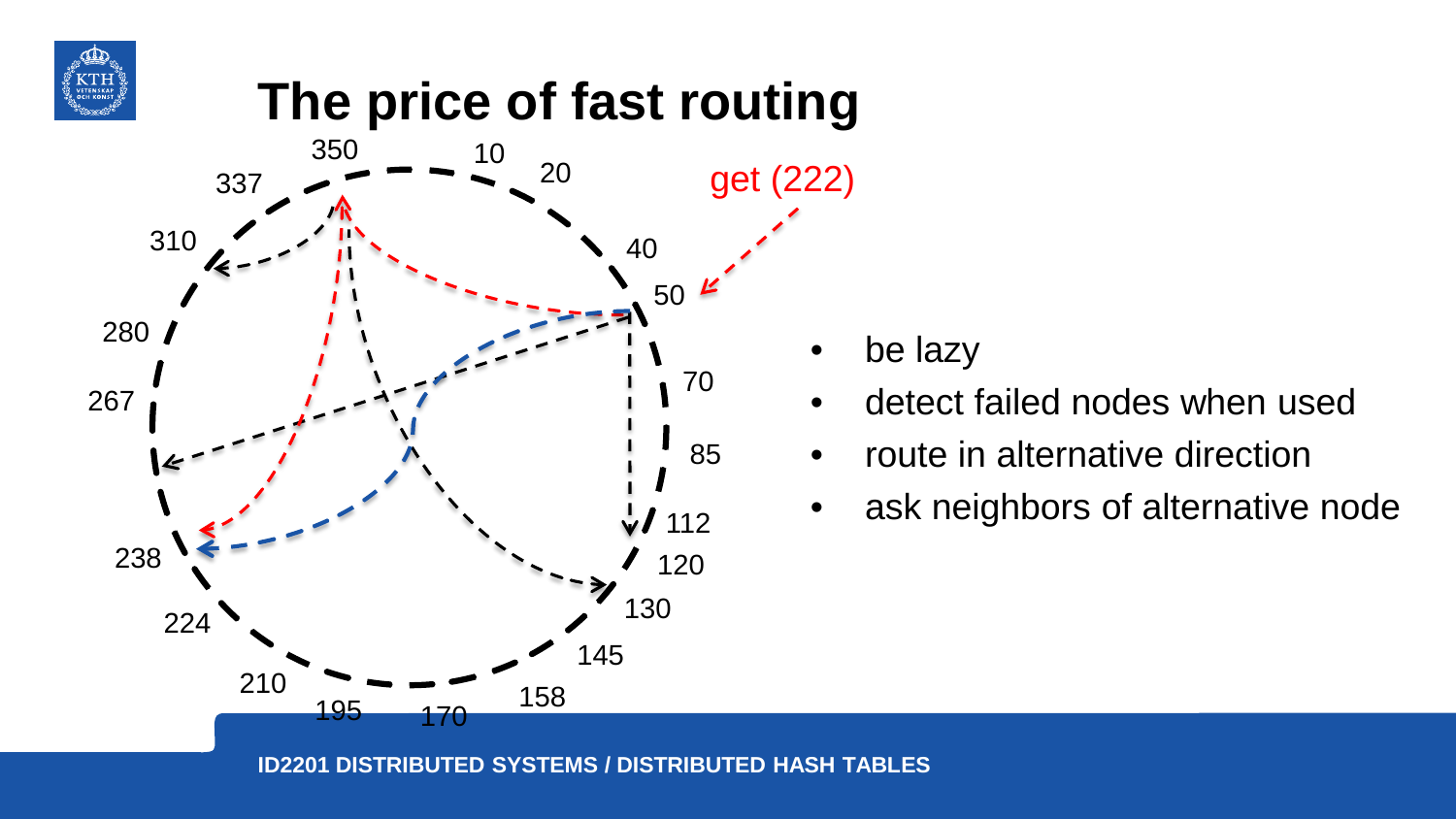

# **Network aware routing**



- when inserting new node
- attach to the network-wise closest node
- adopt the routing entries on the way down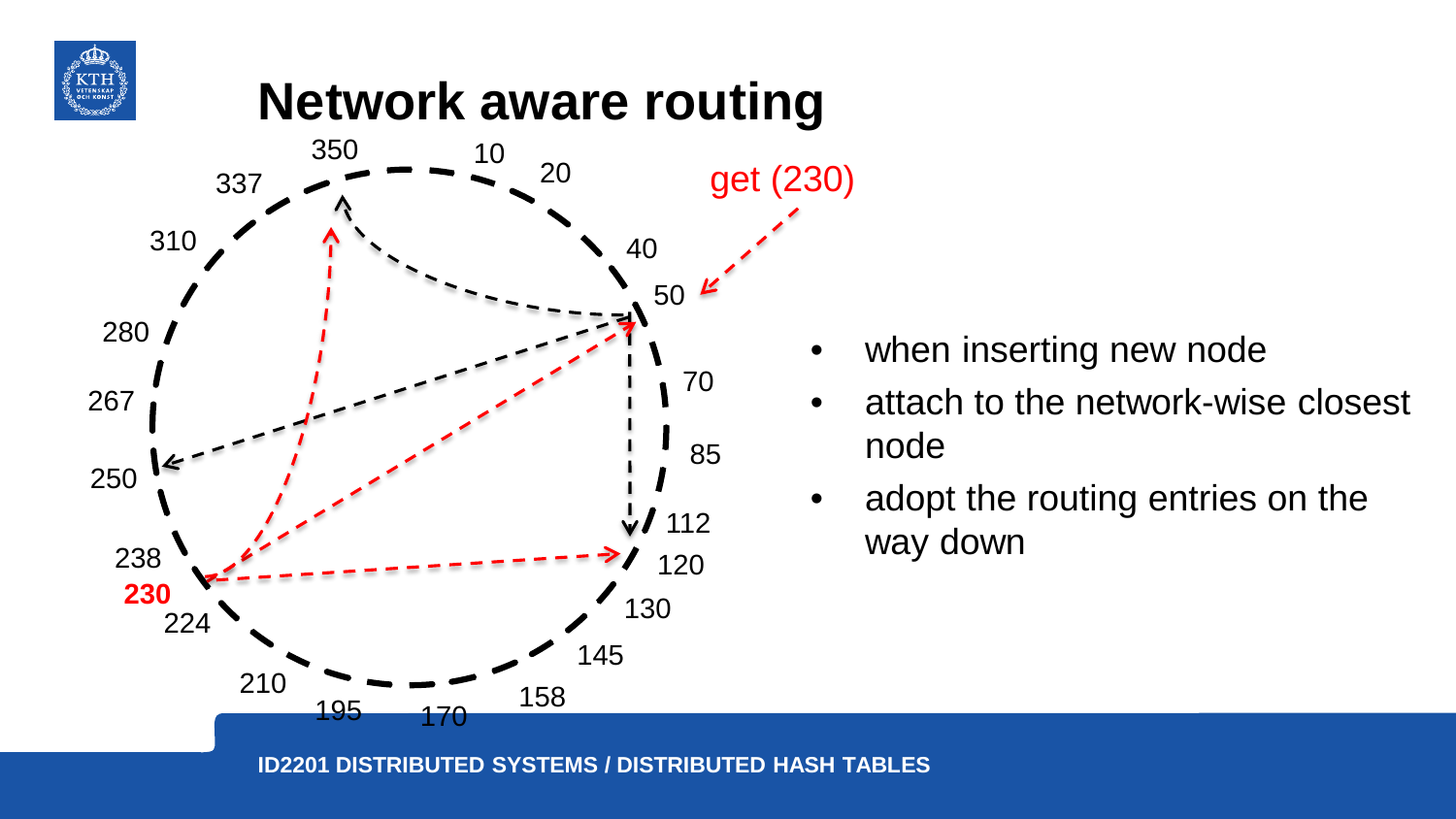

# **Overlay networks**

#### **Structured**

- a well-defined structure
- takes time to add or delete nodes
- takes time to add objects
- easy to find objects

#### Unstructured

- a random structure
- easy to add or delete nodes
- easy to add objects
- takes time to find objects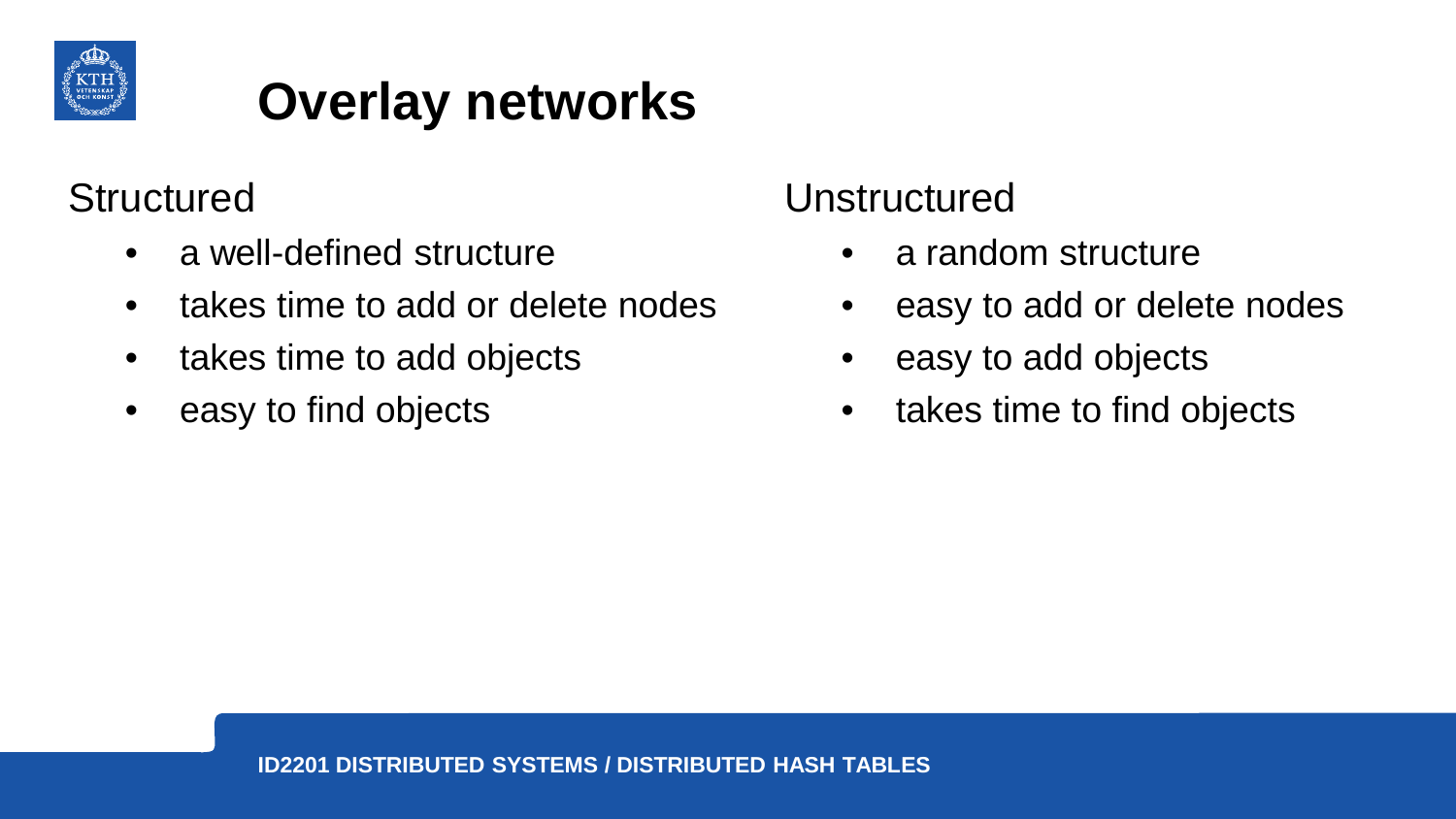

# **DHT usage**

Large scale key-value store.

- fault tolerant system in high churn rate environment
- high availability low maintenance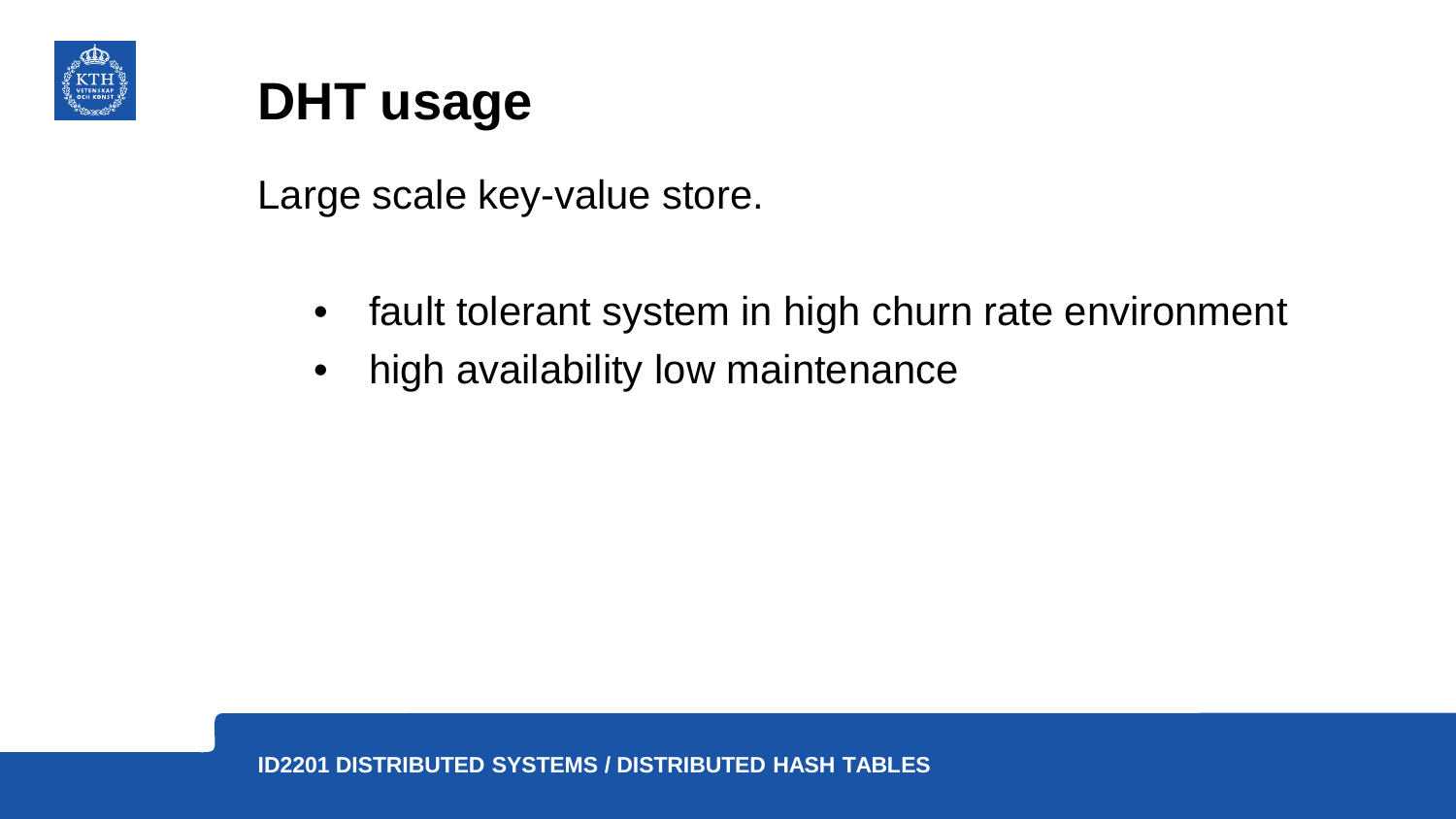

# **The Pirate Bay**



- replaces the tracker by a DHT
- clients connects as part in the DHT
- DHT keeps track of peers that share content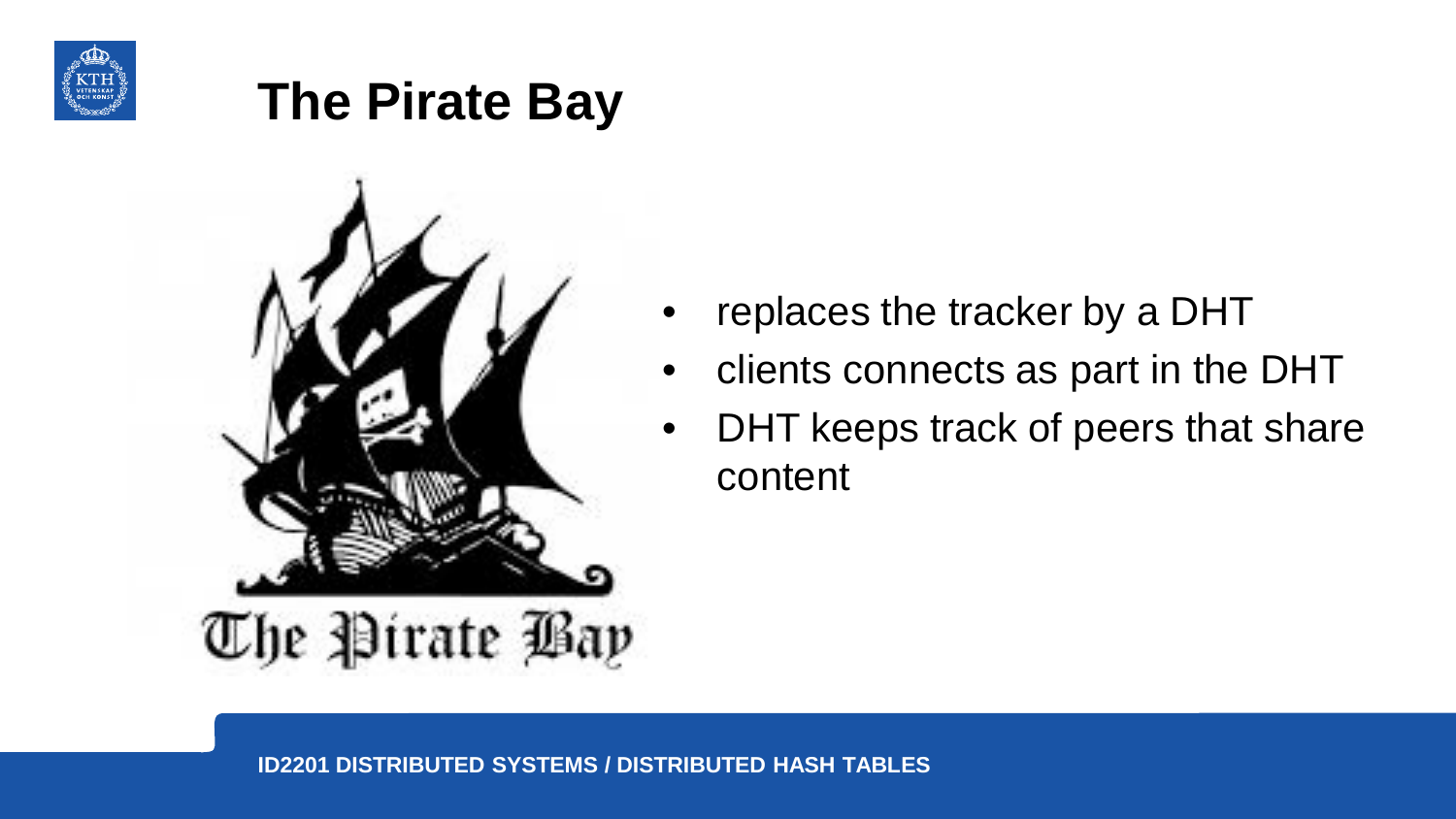





- large scale key-value store
- inspired by Amazon Dynamo
- implemented in Erlang